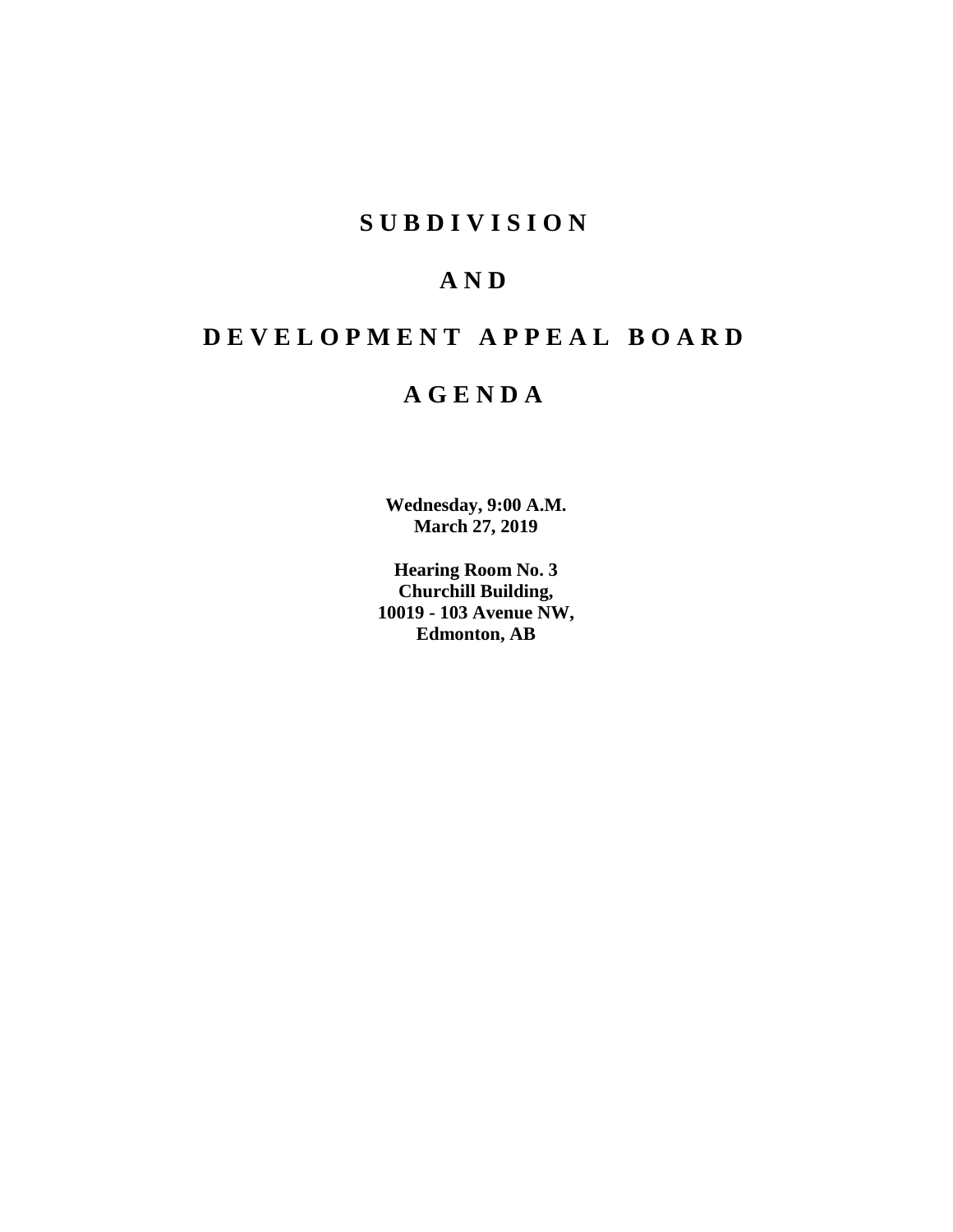# **SUBDIVISION AND DEVELOPMENT APPEAL BOARD HEARING ROOM NO. 3**

|              | <b>TO BE RAISED</b> |               |                                                                                                                                                              |
|--------------|---------------------|---------------|--------------------------------------------------------------------------------------------------------------------------------------------------------------|
|              | 9:00 A.M.           | SDAB-D-19-026 |                                                                                                                                                              |
|              |                     |               | To construct a four Dwelling Row House<br>building with underground parking and rear<br>uncovered decks                                                      |
|              |                     |               | 10347 - 160 Street NW<br>Project No.: 177755353-001                                                                                                          |
|              |                     |               |                                                                                                                                                              |
| $\mathbf{I}$ | 12:30 P.M.          | SDAB-D-19-041 |                                                                                                                                                              |
|              |                     |               | Change the Use from Personal Service Shop to<br>Restaurant (40.1 square metres Public Space)<br>and to construct interior alterations. (Pizza<br>Restaurant) |
|              |                     |               | 1803C - 91 Street SW<br>Project No.: 277937618-003                                                                                                           |
|              |                     |               |                                                                                                                                                              |
| III          | 2:30 P.M.           | SDAB-D-19-042 |                                                                                                                                                              |
|              |                     |               | Operate a Major Home Based<br><b>Business</b><br>(Administration office and storage for general<br>contractor - BERG BUILDERS), expires<br>February 09, 2024 |
|              |                     |               | 8530 - 10 Avenue NW<br>Project No.: 301997306-001                                                                                                            |
|              |                     |               |                                                                                                                                                              |

*NOTE: Unless otherwise stated, all references to "section numbers" refer to the authority under the Edmonton Zoning Bylaw 12800.*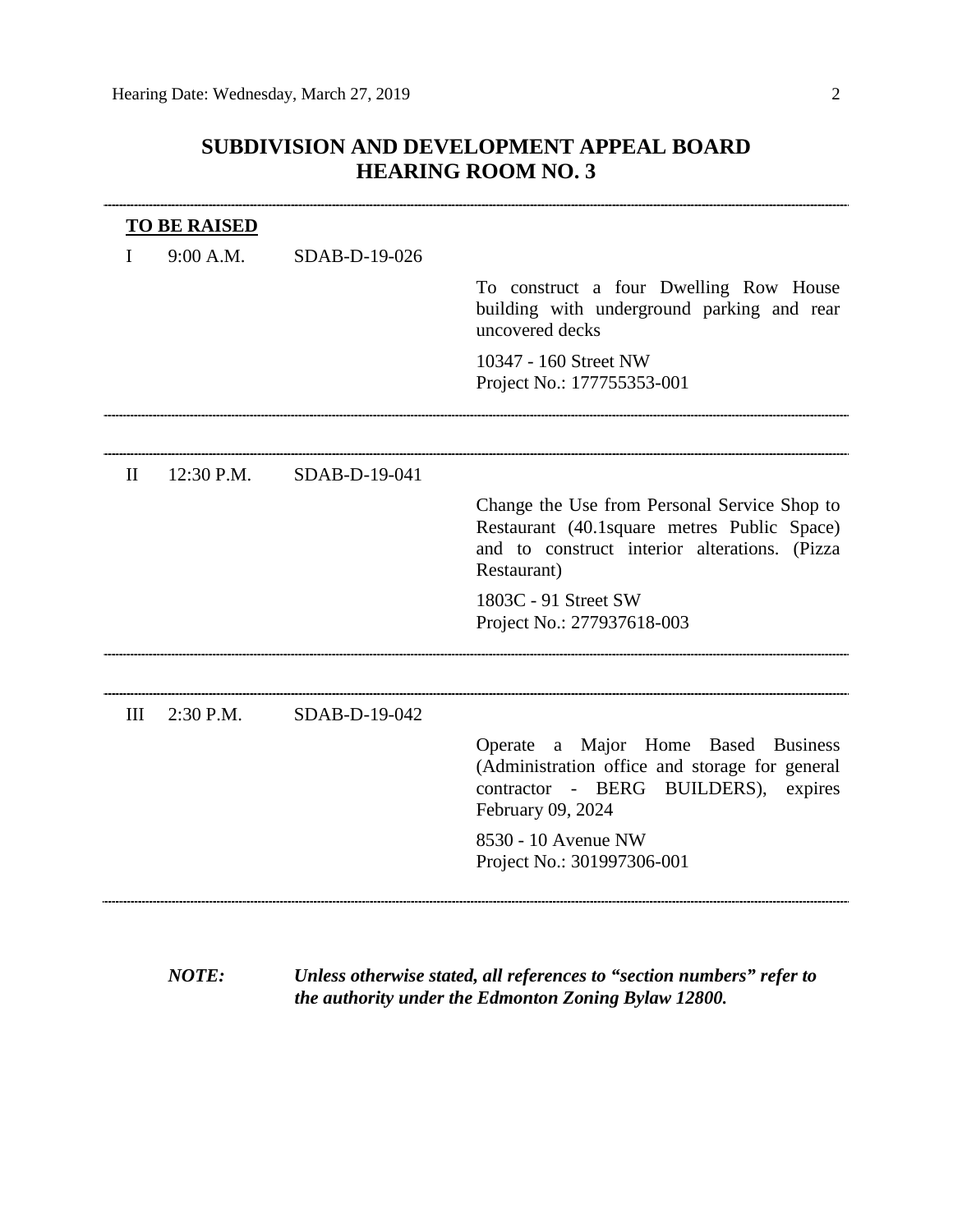# **TO BE RAISED**

# ITEM I: 9:00 A.M. FILE: SDAB-D-19-026

# AN APPEAL FROM THE DECISION OF THE DEVELOPMENT OFFICER

APPELLANT:

APPLICATION NO.: 177755353-001

APPLICATION TO: Construct a four Dwelling Row House

DECISION OF THE DEVELOPMENT AUTHORITY: Refused

DECISION DATE: January 16, 2019

DATE OF APPEAL: February 5, 2019

MUNICIPAL DESCRIPTION OF SUBJECT PROPERTY: 10347 - 160 Street NW

rear uncovered decks

LEGAL DESCRIPTION: Plan 2857HW Blk 18 Lot 11

ZONE: (RF3) Small Scale Infill Development Zone

building with underground parking and

OVERLAY: Mature Neighbourhood Overlay

STATUTORY PLAN: Jasper Place Area Redevelopment Plan

### *Grounds for Appeal*

The Appellant provided the following reasons for appealing the decision of the Development Authority:

The proposed development is built on the core tenets of affordable housing, efficient use of land, and safe and innovative design that respects the surrounding area and neighbouring property.

From a design standpoint, we understand that the proposed development is not typical and as such does not adhere to all of the specific requirements of the RF3 zone. The design has been carefully thought out to most effectively introduce gentle density to the space in a manner that in our opinion does not cause undue nuisance to the neighbouring property. We have accomplished this through the following measures: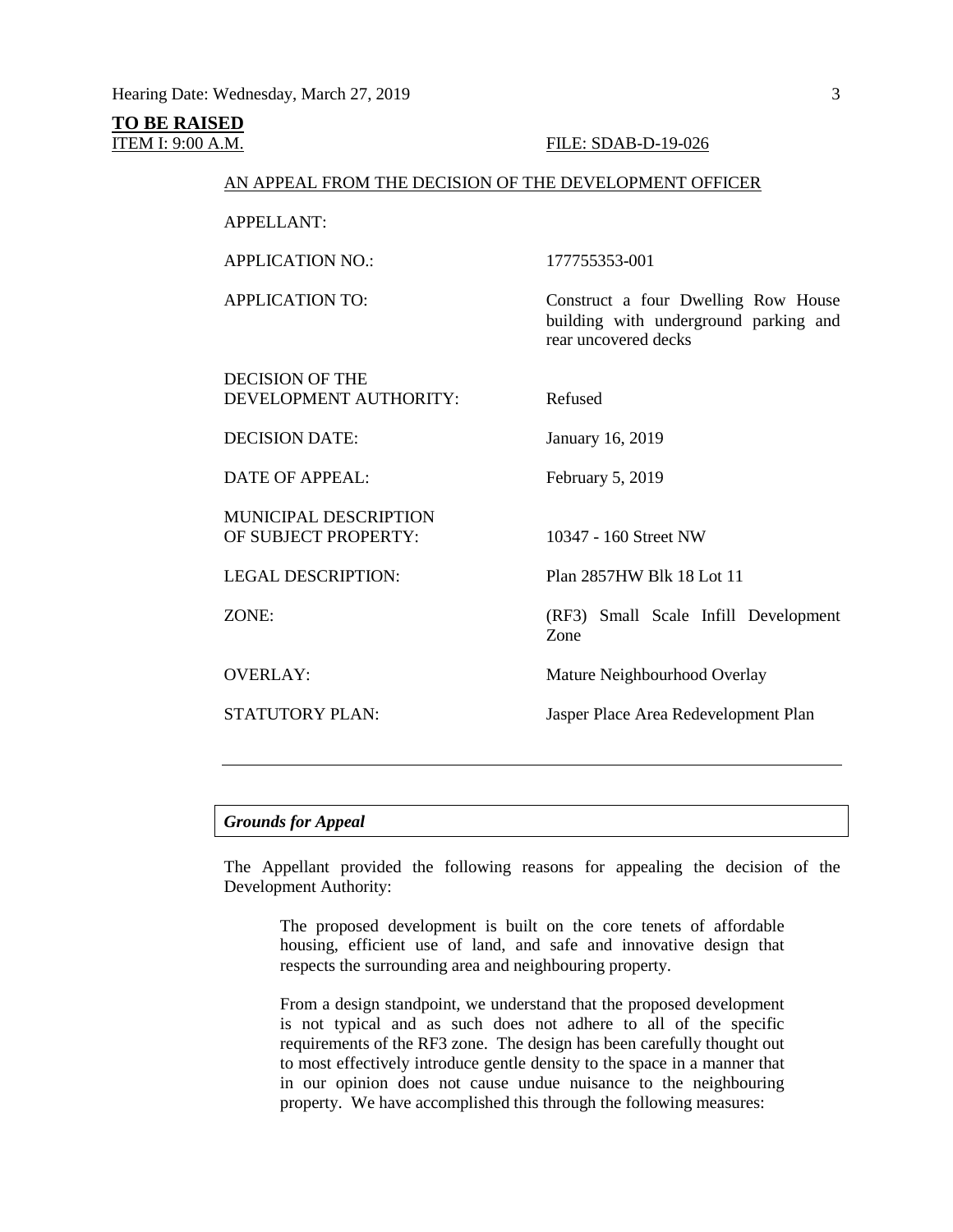- Orienting the front of the row houses to 104 Avenue to create an active frontage along the street. Also, raising the front outdoor amenity space above grade to create privacy/separation and promote safety.
- Creating a lowered lane along the south edge of the property line to allow for ramp access to parking (double car garages for each unit) from 160 Street, as well as egress from the lane. The design promotes circulation and safety, while also allowing for functional outdoor amenity space above, and replacing blank garage faces along the flanking street with front doors and actives uses.
- Providing buffers between 104 Avenue and the neighbouring property to the south through the use of landscaping, fences, and privacy screening.
- Creating a unique and innovative architectural design that uses high quality materials to complement the residential community.

While the City of Edmonton comments we received identified variances to setbacks and lane access, we believe that the proposed development strategically uses the site to provide design to mitigate safety and privacy concerns. Further, one-way access to the lane from 160 Street (down the ramp) allows for clear line-of-sight to the street and sidewalk, to mitigate issues relating to the safety of pedestrians and street users (all traffic will exit the site via the rear lane). Enforcing two-way access from the lane, as per the development regulations for the base RF3 zone, would significantly impact the ability to provide for greater density on the site, which is one of the core objectives of the Municipal Development Plan, and allows the developer to provide these units at an affordable cost – approximately \$370,000, well below market for a family-oriented home. Further, the school directly across from the property and the proposed LRT extension nearby make it an ideal location for young professionals with growing families.

# **NOTE: SEE FURTHER GROUNDS FOR APPEAL IN THE SDAB-D-19-026 FILE.**

## *General Matters*

# **Appeal Information:**

The Subdivision and Development Appeal Board made and passed the following motion on February 28, 2019:

**"That SDAB-D-19-026 be postponed until March 27, 2019 at the written request of Legal Counsel for the Appellant and with the consent of the Development Authority."**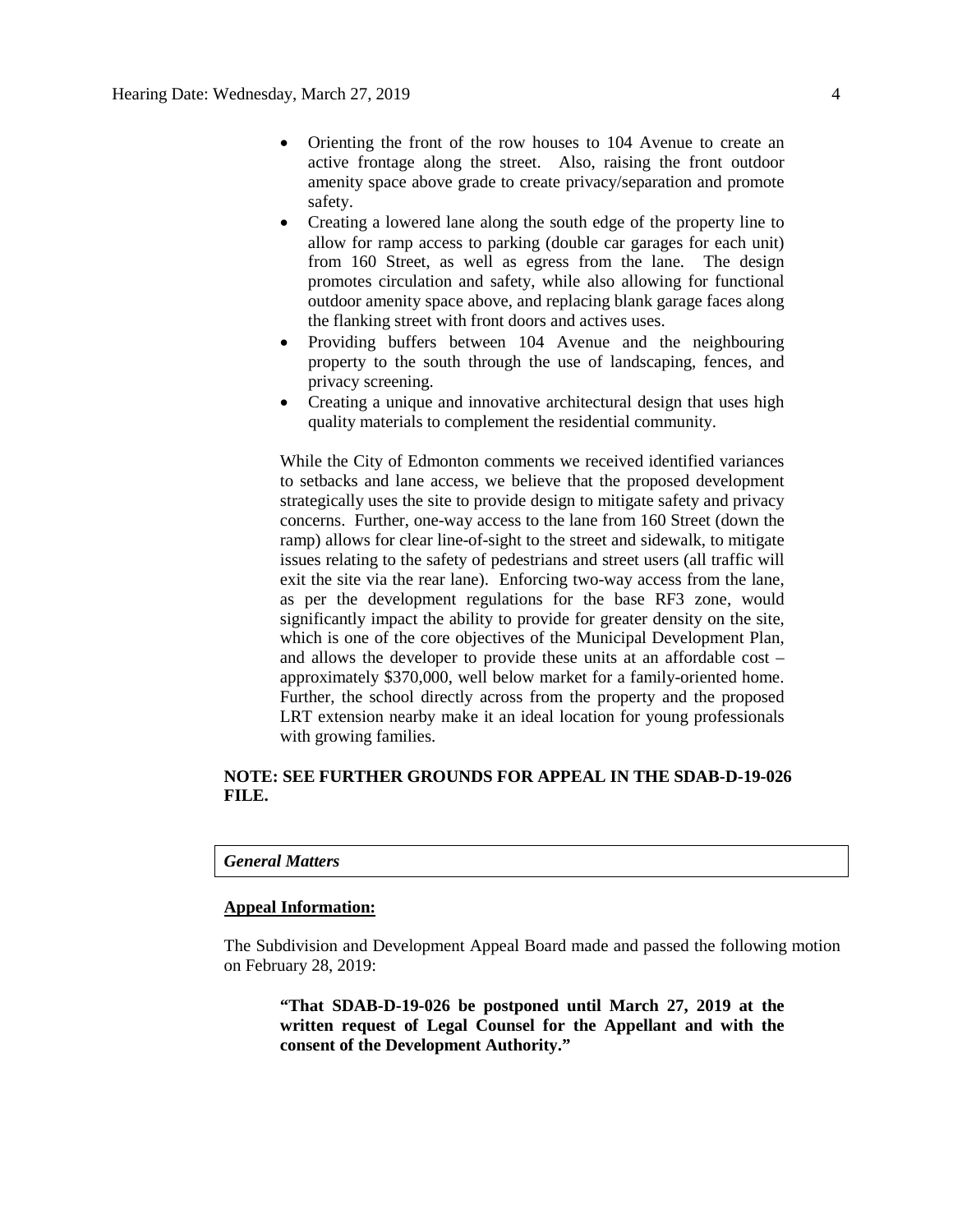The *Municipal Government Act*, RSA 2000, c M-26 states the following:

# **Grounds for Appeal**

**685(1)** If a development authority

- (a) fails or refuses to issue a development permit to a person,
- (b) issues a development permit subject to conditions, or
- (c) issues an order under section 645,

the person applying for the permit or affected by the order under section 645 may appeal to the subdivision and development appeal board.

#### **Appeals**

**686(1)** A development appeal to a subdivision and development appeal board is commenced by filing a notice of the appeal, containing reasons, with the board,

- (a) in the case of an appeal made by a person referred to in section 685(1)
	- (i) with respect to an application for a development permit,
		- (A) within 21 days after the date on which the written decision is given under section 642, […]

#### **Hearing and Decision**

**687(3)** In determining an appeal, the subdivision and development appeal board

…

…

- (a.1) must comply with the land use policies;
- (a.2) subject to section 638, must comply with any applicable statutory plans;
- (a.3) subject to clauses (a.4) and (d), must comply with any land use bylaw in effect;
- (a.4) must comply with the applicable requirements of the regulations under the Gaming, Liquor and Cannabis Act respecting the location of premises described in a cannabis licence and distances between those premises and other premises;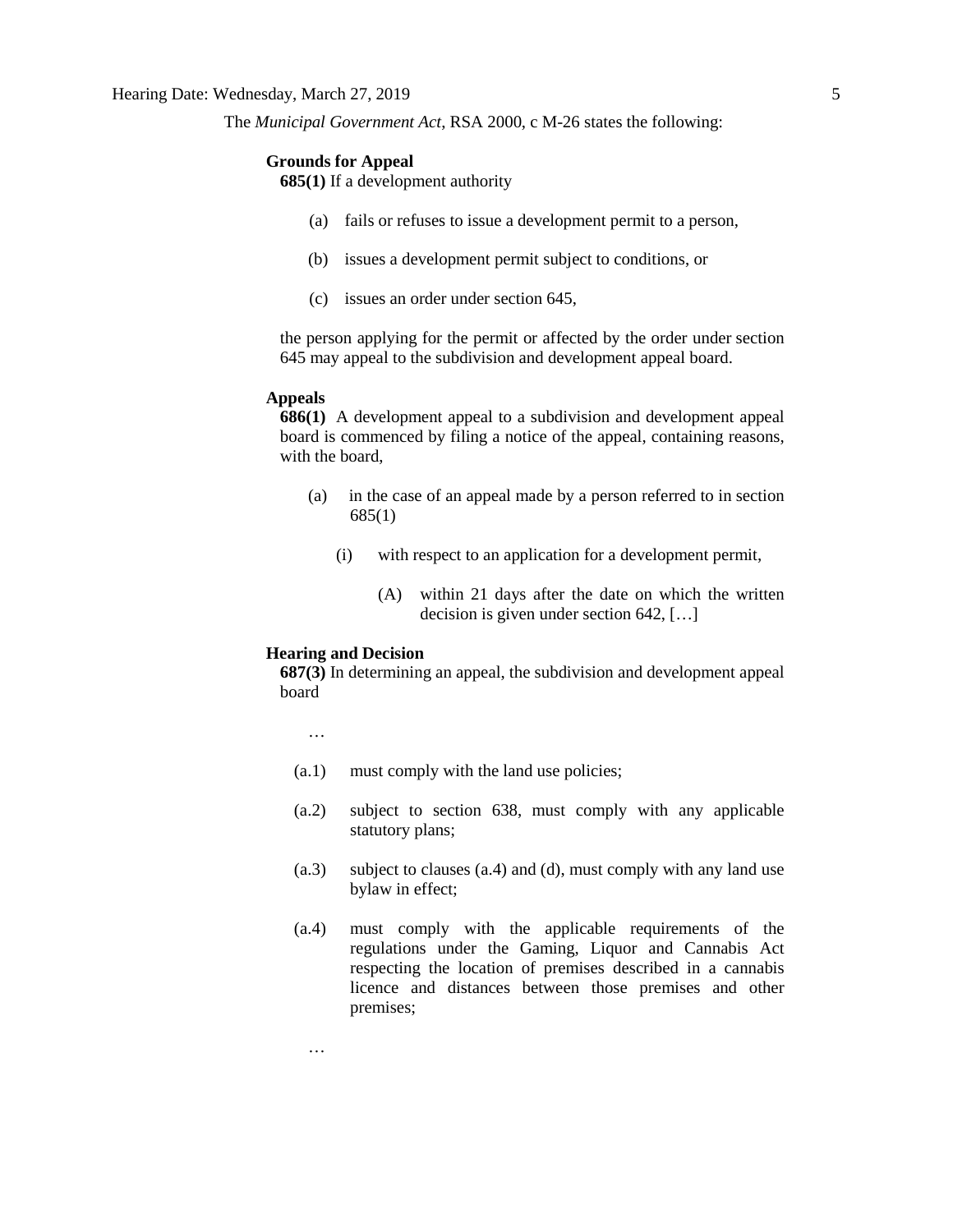- (c) may confirm, revoke or vary the order, decision or development permit or any condition attached to any of them or make or substitute an order, decision or permit of its own;
- (d) may make an order or decision or issue or confirm the issue of a development permit even though the proposed development does not comply with the land use bylaw if, in its opinion,
	- (i) the proposed development would not
		- (A) unduly interfere with the amenities of the neighbourhood, or
		- (B) materially interfere with or affect the use, enjoyment or value of neighbouring parcels of land,

and

(ii) the proposed development conforms with the use prescribed for that land or building in the land use bylaw.

# **General Provisions from the** *Edmonton Zoning Bylaw:*

# Under section 140.2(6), **Row Housing** is a **Permitted Use** in the **(RF3) Small Scale Infill Development Zone**.

Under section 7.2(5), **Row Housing** means:

development consisting of a building containing a row of three or more principal Dwellings joined in whole or in part at the side only with none of those Dwellings being placed over another in whole or in part. Each principal Dwelling has separate, individual, and direct access to ground level. This Use does not include Stacked Row Housing or Blatchford Townhousing.

Under section 6.1, **Dwelling** means:

a self contained unit comprised of one or more rooms accommodating sitting, sleeping, sanitary facilities, and a principal kitchen for food preparation, cooking, and serving. A Dwelling is used permanently or semi-permanently as a residence for a single Household.

# Section 140.1 states that the **General Purpose** of the **(RF3) Small Scale Infill Development Zone** is:

to provide for Single Detached Housing and Semi-detached Housing while allowing small-scale conversion and infill redevelopment to buildings containing up to four principal Dwellings under certain conditions, including Secondary Suites and Garden Suites.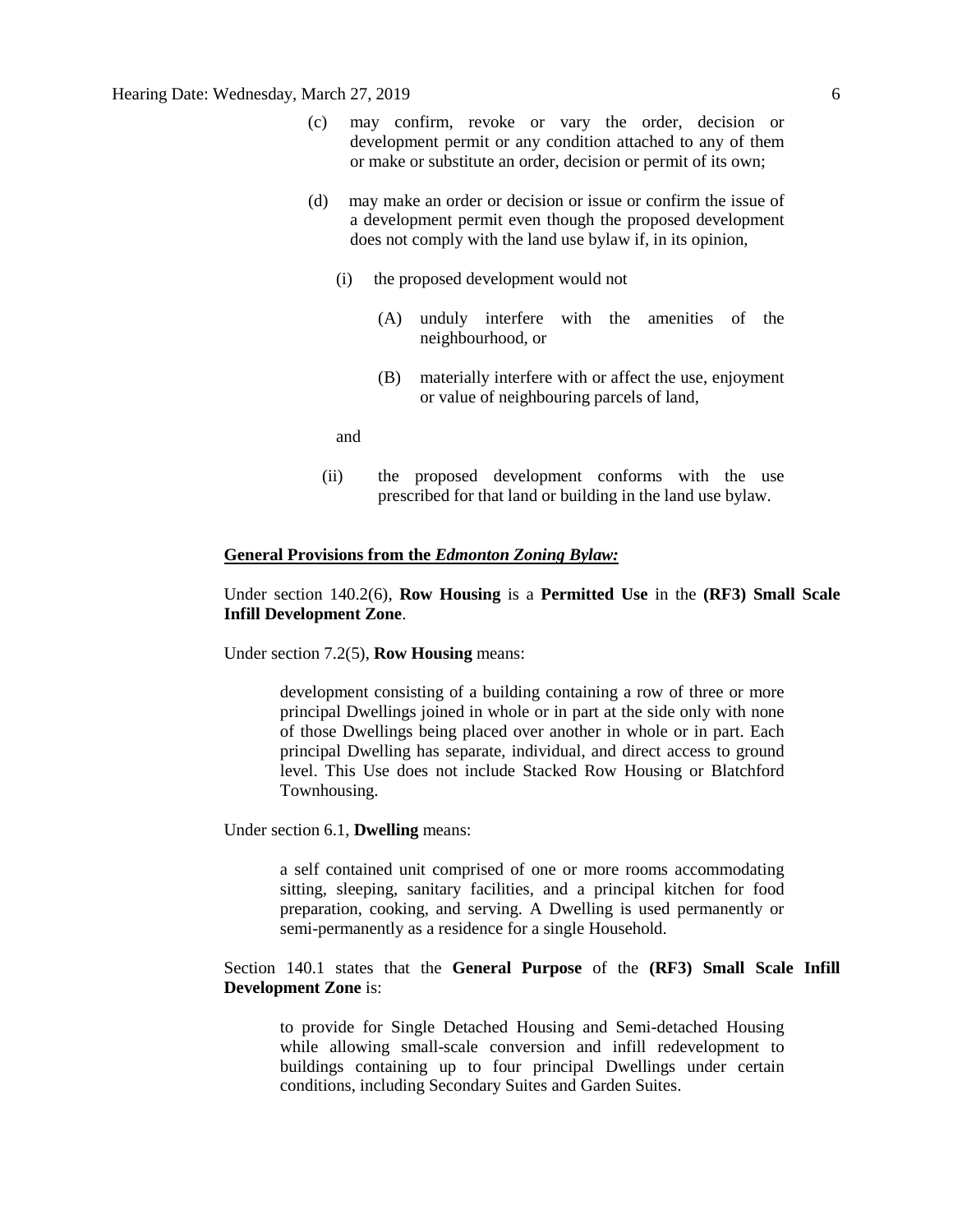Section 814.1 states that the **General Purpose** of the **Mature Neighbourhood Overlay** is:

> to regulate residential development in Edmonton's mature residential neighbourhoods, while responding to the context of surrounding development, maintaining the pedestrian-oriented design of the streetscape, and to provide an opportunity for consultation by gathering input from affected parties on the impact of a proposed variance to the Overlay regulations.

## *Rear Setback*

Section 814.3(4) states "The minimum Rear Setback shall be 40% of Site Depth."

Under section 6.1, **Rear Setback** means:

the distance that a development or a specified portion of it, must be set back from a Rear Lot Line. A Rear Setback is not a Rear Yard, Amenity Space or Separation Space.



Under section 6.1, **Site Depth** means "Site Depth means the distance between the midpoints of the Front Lot Line and the mid-points of the Rear Lot Line."

**Development Officer's Determination**

**1) The minimum required Rear Setback shall be 18.3m (40% of site depth). Reference Section 814.3.4. Proposed Rear Setback: 7.5m (16.4% of Site Depth). Deficient by: 10.8m** [unedited]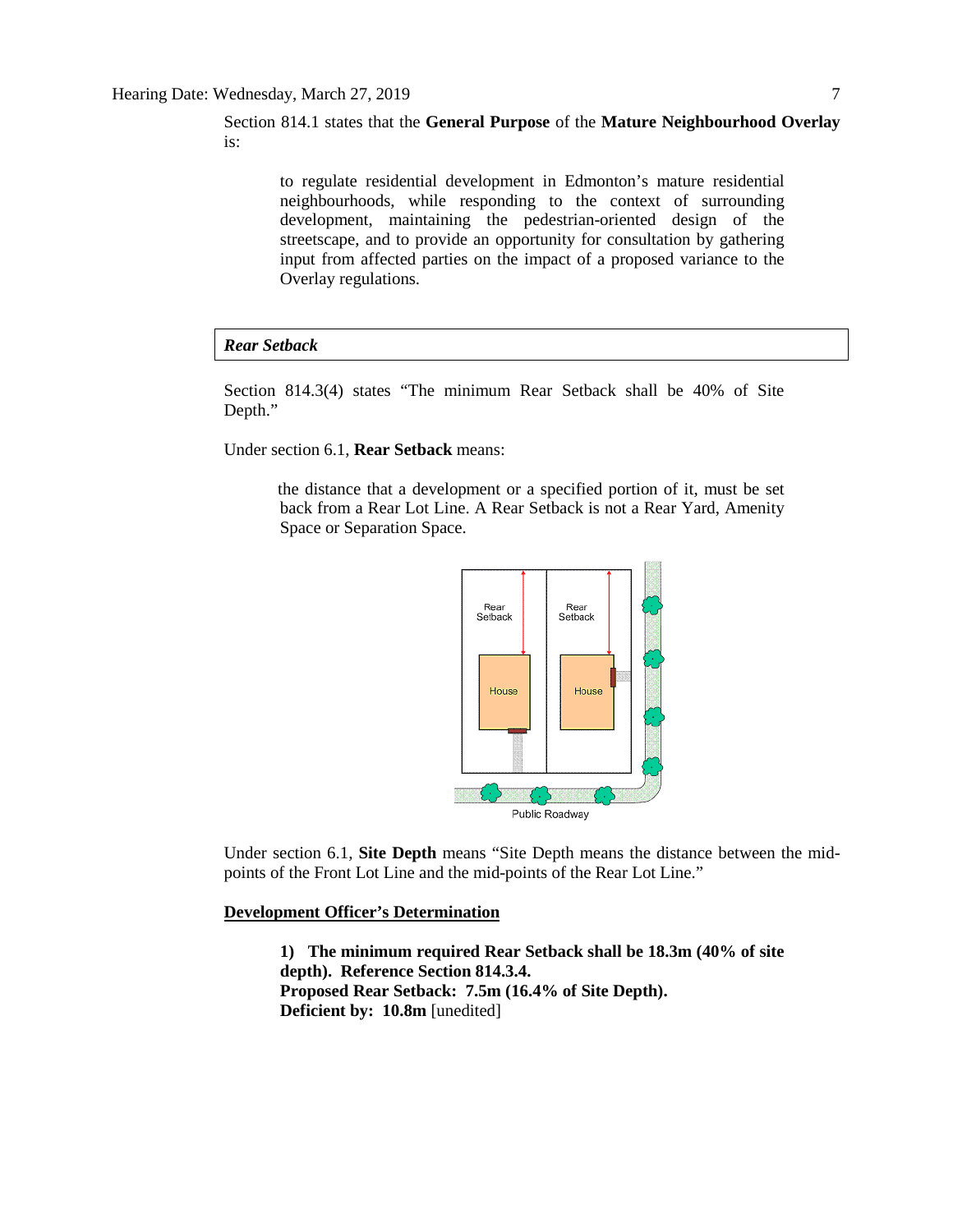#### *Driveway Access*

Section 814.3(17) states "Where the Site Abuts a Lane, vehicular access shall be from the Lane and no existing vehicular access from a public roadway other than a Lane shall be permitted to continue."

#### **Development Officer's Determination**

**2) Where the Site Abuts a Lane, vehicular access shall be from the Lane. Reference Section 814.3.17. The driveway providing vehicular access is located off of 160 Street (front) as well as off of the Lane.** [unedited]

### *Platform Structures (Flanking Side Yard)*

Section 814.3(11) states:

Platform Structures or single Storey Unenclosed Front Porches may project from the first Storey of a Dwelling a maximum of 2.0 m into a required flanking Side Setback, provided that a minimum of 1.5 m is maintained between the flanking Side Lot Line and the Platform Structure or Unenclosed Front Porch.

#### Under section 6.1, **Platform Structures** means:

an elevated structure intended for use as outdoor Amenity Area that may project and/or be recessed from the wall of a building, may be surrounded by guardrails, parapet walls or similar features. Common examples include: balconies, raised terraces and decks. This definition does not include a Rooftop Terrace.

#### Under section 6.1, **Unenclosed Front Porch** means:

an entrance structure typically located at the front or sides of a residential Dwelling at the ground floor entry level, consisting of a roof and floor, where the front and sides of the structure remain open to the outside elements. This structure is commonly referred to as a veranda.

# **Development Officer's Determination**

**3) Platform Structures may project from the first Storey of a Dwelling a maximum of 2.0m into a required flanking Side Setback, provided that a minimum of 1.5m is maintained between the flanking Side Lot Line and the Platform Structure. Reference Section 814.3.11.**

**The 4 proposed front patios as are 0.5m from the flanking Side Lot line along 104 Avenue instead of 1.5m.** [unedited]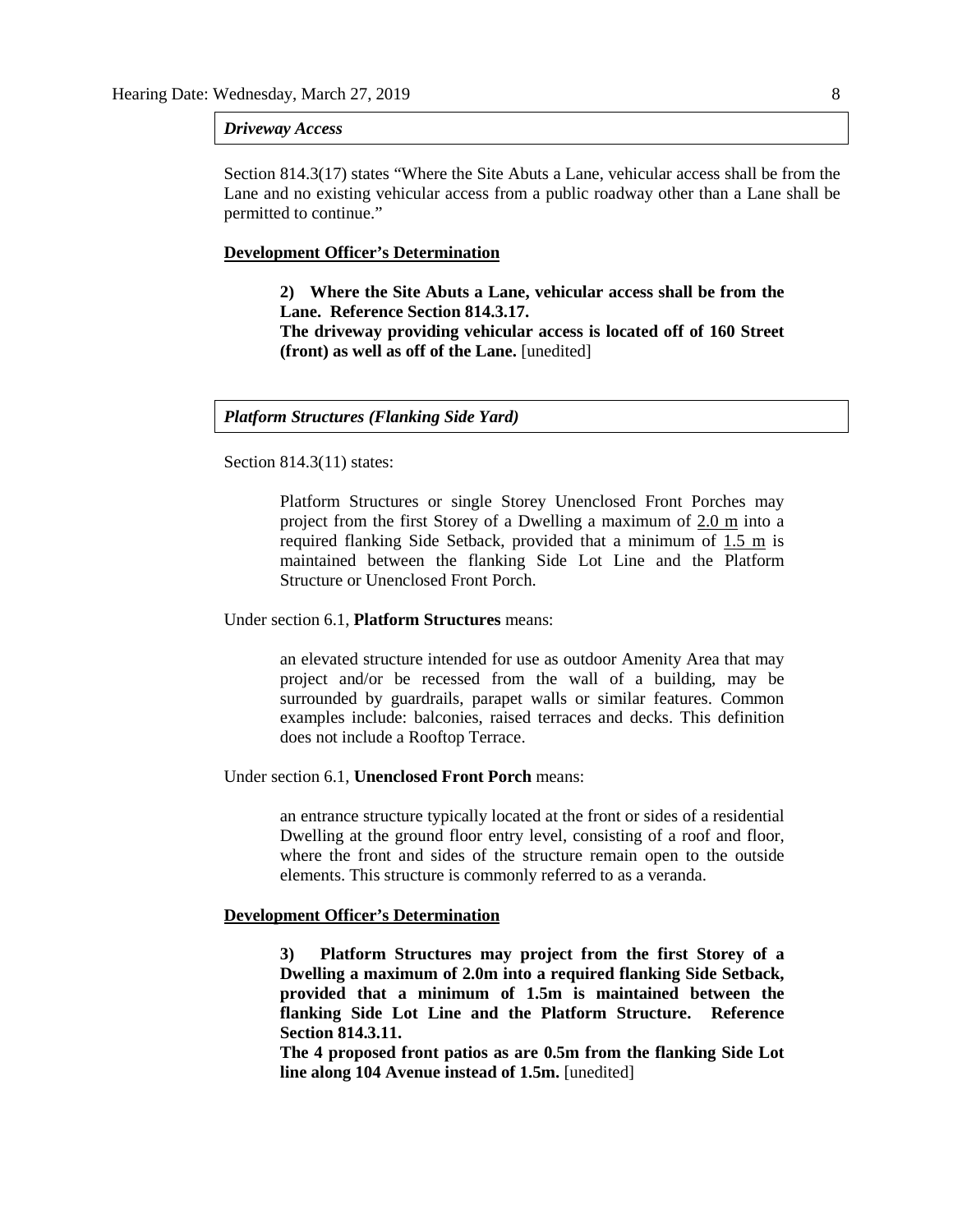*Projection into Setbacks and Separation Spaces*

Section 814.3(3)(b) states "where a Site Width is greater than 12.0 m and less than 18.3 m, the Side Setback requirements of the underlying Zone shall apply."

Section 140.4(14)(d) states "on a Corner Site where the building faces the flanking Side Lot Line, Row Housing, Stacked Row Housing and Apartment Housing shall provide a minimum interior Side Setback of 3.0 m."

Section 44.3(c) states the following features may project into a required Setback or Separation Space as provided for below:

Platform Structures provided such projections do not exceed [0.6 m](javascript:void(0);) into any other Setbacks or Separation Spaces with a depth of less than [4.0 m;](javascript:void(0);)  $[\dots]$ 

## **Development Officer's Determination**

**4) A Platform Structure is allowed to project 0.6m into a Setback with a depth of less than 4m. Reference Section 44.3.c. The 4 proposed decks on the south facade of the building project 2.0m into the required 3.0m interior Side Setback.** [unedited]

# *Fences, walls and gates*

Section 49.1(d) states:

On an Interior Site, the Height of a Fence, wall, or gate shall not exceed:

- i. 1.2 m for the portion of the Fence, wall, or gate constructed in the Front Yard, and
- ii. 1.85 m in all other Yards.

Section 49.1(e) states:

On a Corner Site, the Height of a Fence, wall, or gate shall not exceed:

- i. 1.2 m for the portion of the Fence, wall, or gate constructed in the Front Yard,
- ii. 1.2 m for the portion of the Fence, wall, or gate situated between the flanking Side Lot Line and the foremost side Façade of the principal structure, and extending from the Front Lot Line to the Rear Lot Line, and
- iii. 1.85 m in all other Yards.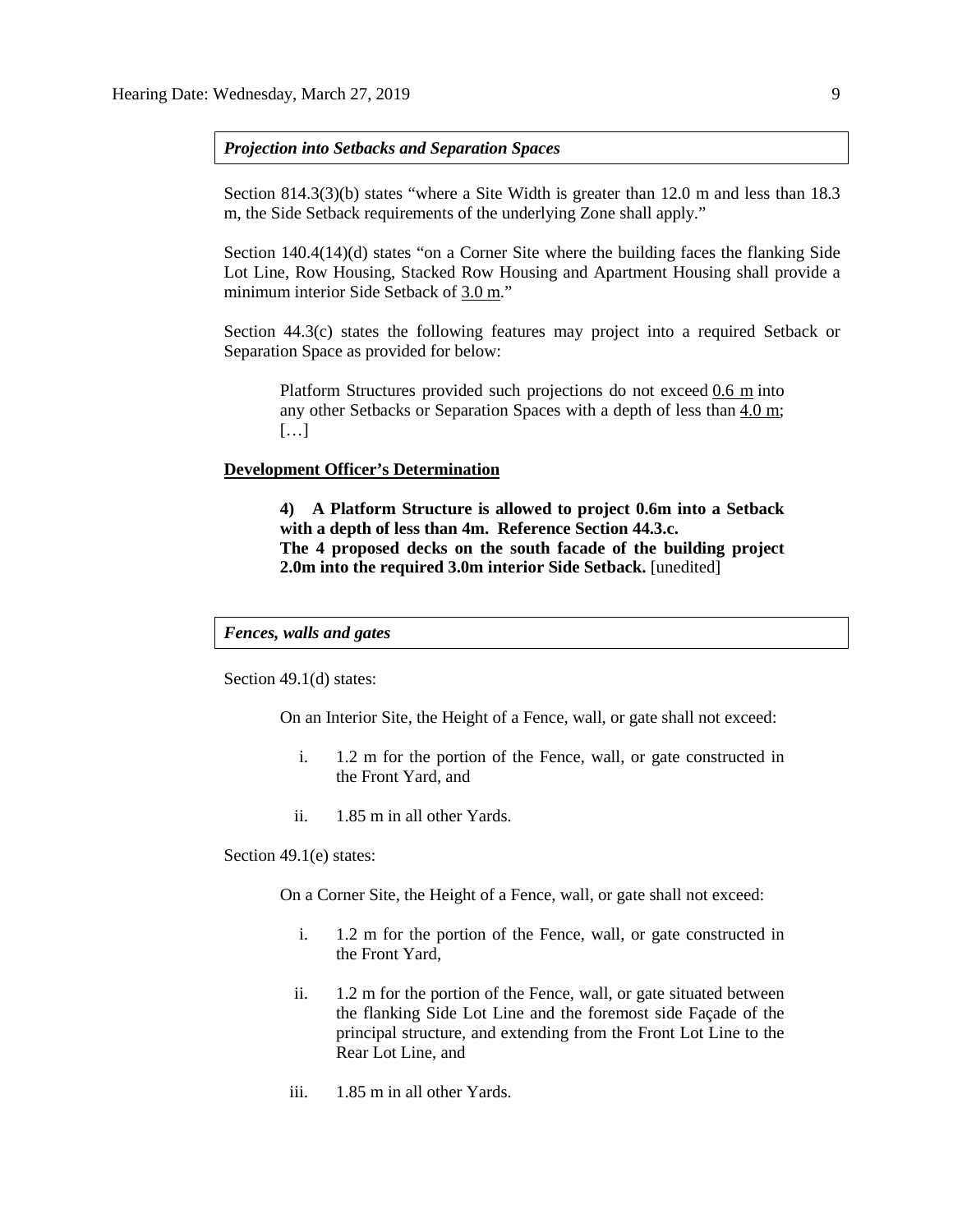Under section 6.1, **Fence** means "a structure constructed at ground level, used to prevent or restrict passage, provide visual screening, noise attenuation, Landscaping, or to mark a boundary."

Under section 6.1, **Height** means "a vertical distance between two points."

Under section 6.1, **Retaining Wall** means "a structure constructed to support and resist lateral pressure in order to retain earth, rocks, water or similar materials."

## **Development Officer's Determination**

**5) The maximum Height of a Fence, wall or gate shall not exceed 1.85m in the south interior Side Yard. Reference Section 49.1.d.ii. The proposed fence and retaining wall along the property line shared with 10345 - 160 Street is a total of 3.0m in Height.** [unedited]

**6) The maximum Height of a Fence, wall or gate shall not exceed 1.2m where constructed in the Front Yard abutting 160 Street. Reference Section 49.1.d.i.**

**The proposed fence and retaining wall along the property line shared with 10345 - 160 Street is a total of 3.0m in Height.** [unedited]

# *Privacy Screening*

Section 49.2(c) states:

Privacy Screening, excluding vegetative screening, constructed on a Platform Structure located within a Front Yard, required Side Setback or within 2.5 m of a Rear Lot Line shall not exceed 1.2 m in Height, and 1.85 m in Height in all other Yards, when measured from the surface of a Platform Structure.

Under section 6.1, **Privacy Screening** means:

a feature that obscures direct and otherwise unimpeded sightlines. Common examples include: vegetative screening, such as shrubs and trees, lattice, masonry or wooden walls, parapet walls, translucent glass or any combination of these or like features. Privacy Screening does not include a balustrade railing or similar railing system.

# **Development Officer's Determination**

**7) The maximum Height of a Privacy Screen constructed on a Platform Structure withing the required south Side Setback shall not exceed 1.2m measured from the surface of the Platform Structure. Reference Section 49.2.c.**

**The Privacy Screens on the 4 interior south Side decks are 1.8m in Height measured from the surface of the 4 decks.** [unedited]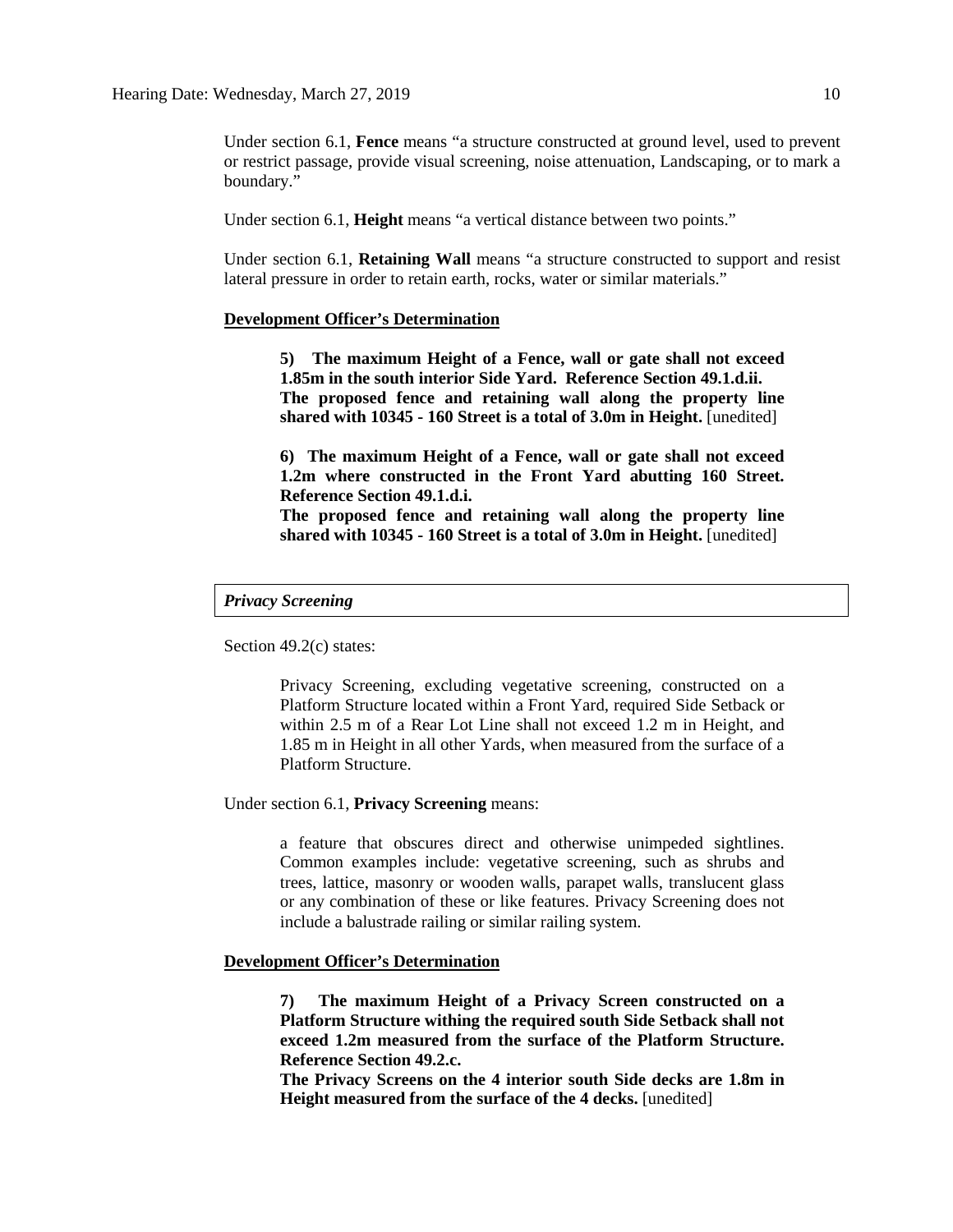*Community Consultation*

Section 814.5(1) states the following with respect to Proposed Variances:

When the Development Officer receives a Development Permit Application for a new principal building, or a new Garden Suite that does not comply with any regulation contained within this Overlay, or receives a Development Permit for alterations to an existing structure that require a variance to Section 814.3(1), 814.3(3), 814.3(5) and 814.3(9) of this Overlay:

- a. the Development Officer shall send notice, to the recipient parties specified in Table 814.5(2), to outline any requested variances to the Overlay and solicit comments directly related to the proposed variance;
- b. the Development Officer shall not render a decision on the Development Permit application until 21 days after notice has been sent, unless the Development Officer receives feedback from the specified affected parties in accordance with Table 814.5(2); and
- c. the Development Officer shall consider any comments directly related to the proposed variance when determining whether to approve the Development Permit Application in accordance with Sections 11.3 and 11.4.

| Tier#  | <b>Recipient Parties</b>                                                                                                                                                                                                                                                                                              | <b>Affected Parties</b>                                                                                                                                                   | <b>Regulation of this Overlay</b><br>to be Varied |
|--------|-----------------------------------------------------------------------------------------------------------------------------------------------------------------------------------------------------------------------------------------------------------------------------------------------------------------------|---------------------------------------------------------------------------------------------------------------------------------------------------------------------------|---------------------------------------------------|
| Tier 1 | The municipal address<br>and assessed owners of<br>the land wholly or partially<br>partially located within a<br>distance of 60.0 m of the $\vert$ 60.0 m of the Site of<br>Site of the proposed<br>development and the<br>President of each<br><b>Community League</b>                                               | The assessed owners<br>of the land wholly or<br>located<br>within a distance of<br>the<br>proposed<br>development and the<br>President of each<br><b>Community League</b> | 814.3(17)<br>Driveway<br>$\frac{1}{2}$<br>Access  |
| Tier 2 | The municipal address The assessed owners<br>and assessed owners of of the land Abutting<br>the land Abutting the the Site and directly<br>Site, directly adjacent<br>across a Lane from the   Lane from the Site<br>Site of the proposed<br>$development$ and the<br>President of<br>each<br><b>Community League</b> | adjacent across a<br>of the proposed<br>development                                                                                                                       | $814.3(4)$ – Rear Setback                         |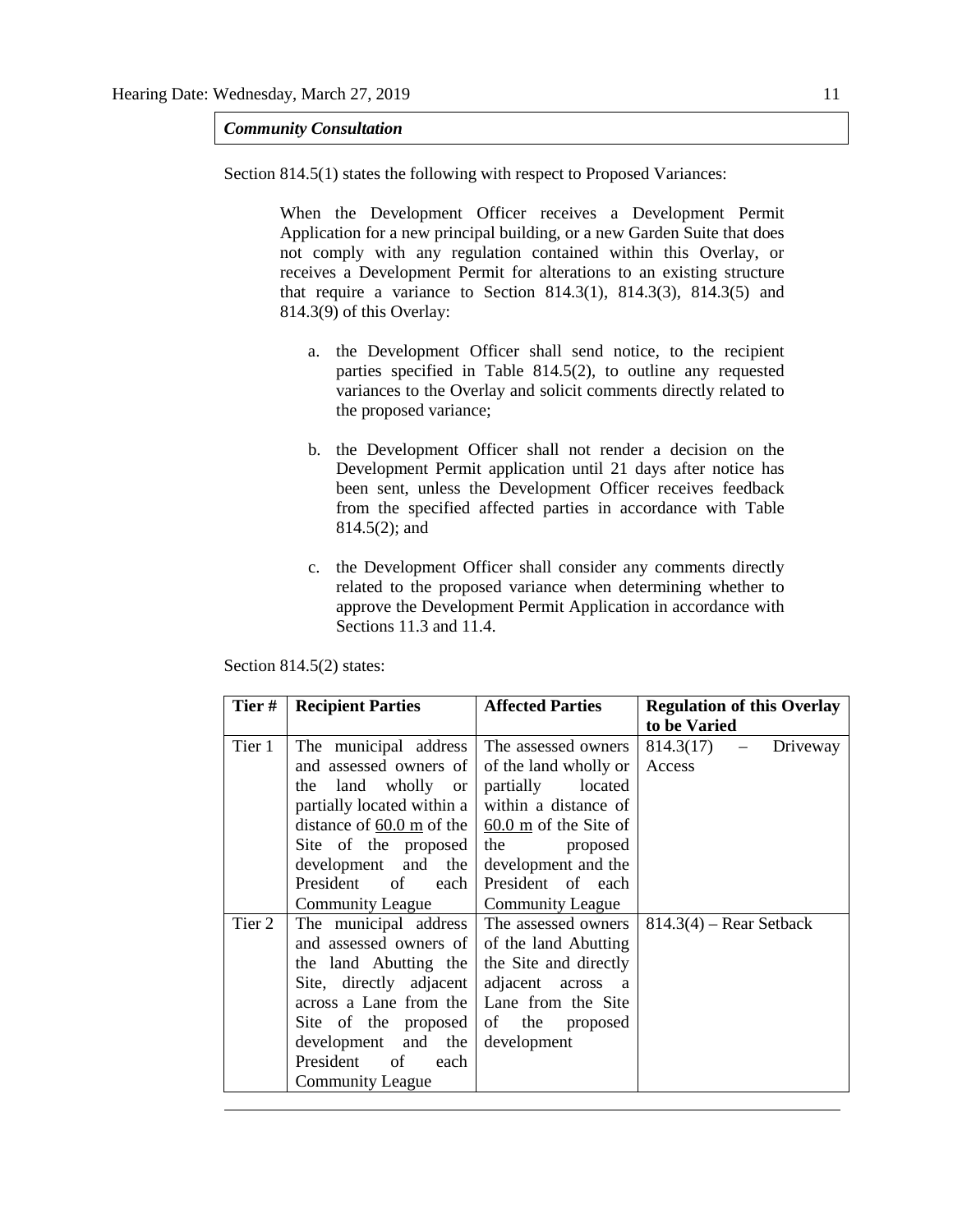# Notice to Applicant/Appellant

Provincial legislation requires that the Subdivision and Development Appeal Board issue its official decision in writing within fifteen days of the conclusion of the hearing.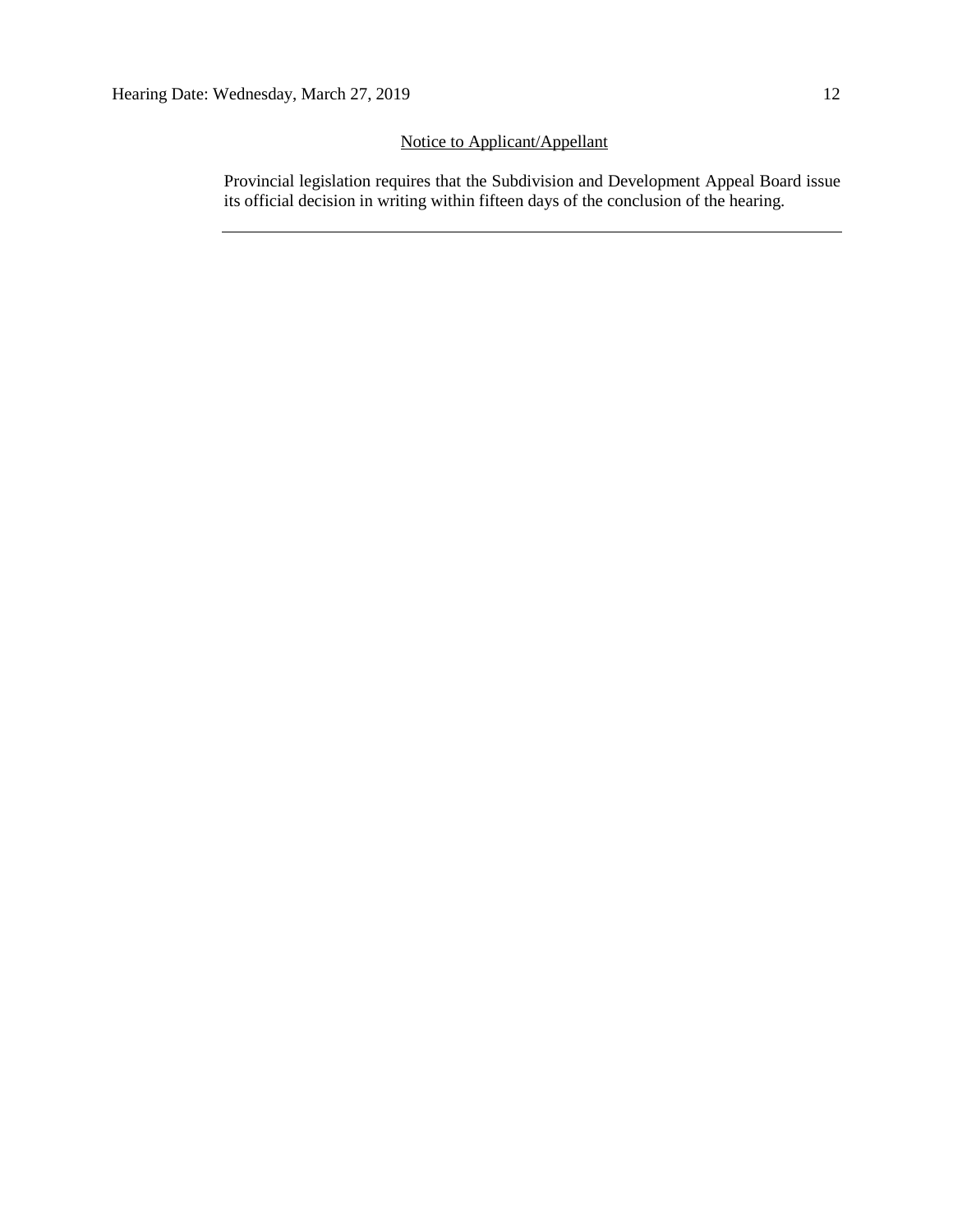| <b>Edmonton</b>                                                                                                   |                                       | Project Number: 177755353-001<br><b>Application Date:</b><br>AUG 18, 2015<br>Printed:<br>January 16, 2019 at 11:41 AM |
|-------------------------------------------------------------------------------------------------------------------|---------------------------------------|-----------------------------------------------------------------------------------------------------------------------|
|                                                                                                                   | <b>Application for</b>                | $1$ of $2$<br>Page:                                                                                                   |
|                                                                                                                   | <b>Major Development Permit</b>       |                                                                                                                       |
| This document is a Development Permit Decision for the development application described below.                   |                                       |                                                                                                                       |
| <b>Applicant</b>                                                                                                  | 10347 - 160 STREET NW                 | Property Address(es) and Legal Description(s)                                                                         |
|                                                                                                                   |                                       | Plan 2857HW Blk 18 Lot 11                                                                                             |
| <b>Scope of Application</b>                                                                                       |                                       |                                                                                                                       |
| To construct a 4 Dwelling Row House building with underground parking and rear uncovered decks.                   |                                       |                                                                                                                       |
| <b>Permit Details</b>                                                                                             |                                       |                                                                                                                       |
| Class of Permit:                                                                                                  | <b>Contact Person:</b>                |                                                                                                                       |
| Gross Floor Area (sq.m.): 554                                                                                     | Lot Grading Needed?: Y                |                                                                                                                       |
| New Sewer Service Required: Y                                                                                     | NumberOfMainFloorDwellings: 4         |                                                                                                                       |
| Site Area (sq. m.): 697                                                                                           | Stat. Plan Overlay/Annex Area: (none) |                                                                                                                       |
| I/We certify that the above noted details are correct.                                                            |                                       |                                                                                                                       |
| Applicant signature:                                                                                              |                                       |                                                                                                                       |
| <b>Development Application Decision</b><br>Refused<br>Issue Date: Jan 16, 2019 Development Authority: BACON, KIRK |                                       |                                                                                                                       |
|                                                                                                                   |                                       |                                                                                                                       |
|                                                                                                                   |                                       |                                                                                                                       |
|                                                                                                                   |                                       |                                                                                                                       |
|                                                                                                                   |                                       |                                                                                                                       |
|                                                                                                                   |                                       |                                                                                                                       |
|                                                                                                                   |                                       |                                                                                                                       |
|                                                                                                                   |                                       |                                                                                                                       |
|                                                                                                                   |                                       |                                                                                                                       |
|                                                                                                                   |                                       |                                                                                                                       |
|                                                                                                                   |                                       |                                                                                                                       |
|                                                                                                                   |                                       |                                                                                                                       |
|                                                                                                                   |                                       |                                                                                                                       |
|                                                                                                                   |                                       |                                                                                                                       |
|                                                                                                                   |                                       |                                                                                                                       |
|                                                                                                                   |                                       |                                                                                                                       |
|                                                                                                                   |                                       |                                                                                                                       |
|                                                                                                                   |                                       |                                                                                                                       |
|                                                                                                                   | THIS IS NOT A PERMIT                  |                                                                                                                       |
|                                                                                                                   |                                       |                                                                                                                       |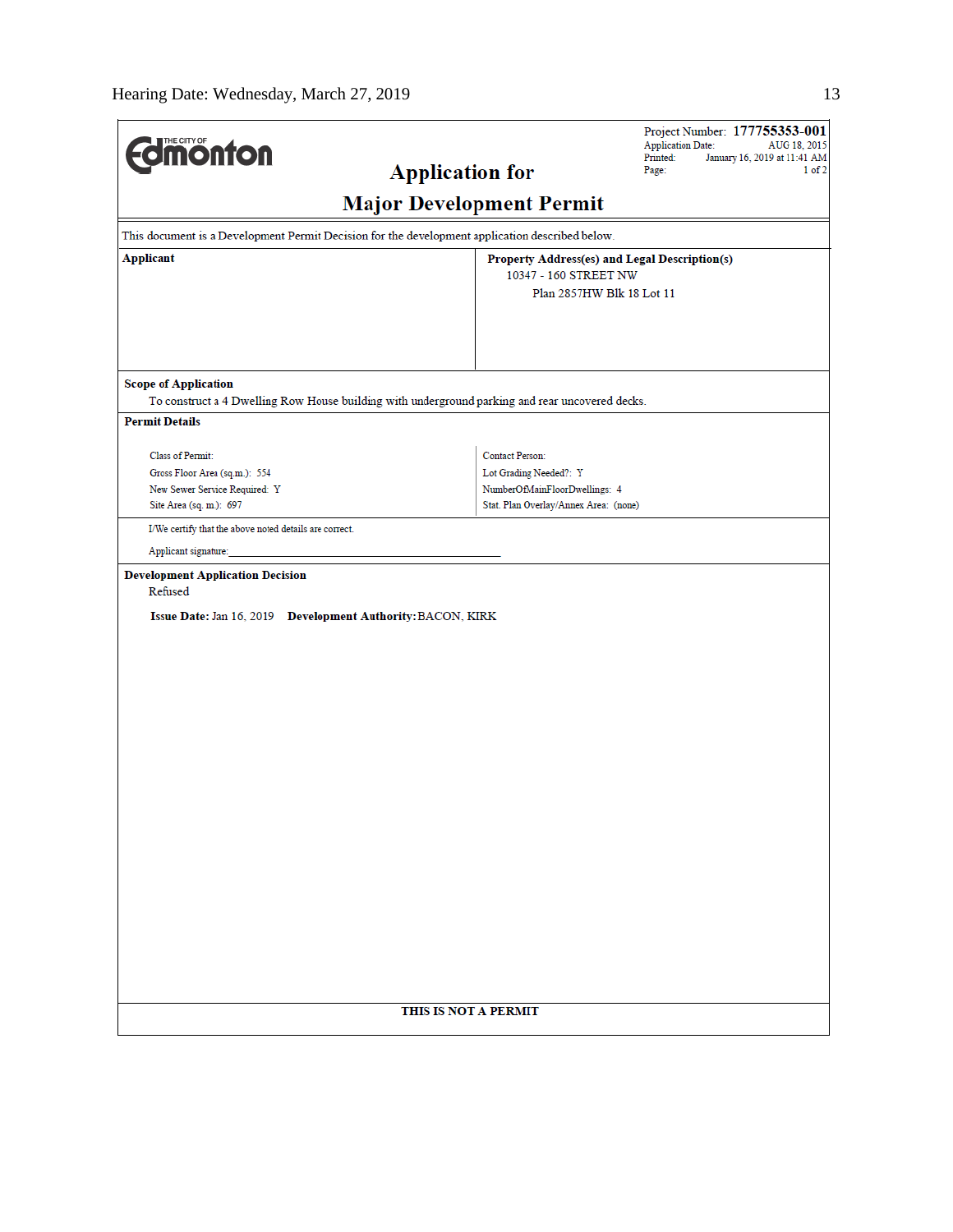| <b>onton</b>                                                                                                                                                                                                     |                      |                                 |                      | Project Number: 177755353-001<br><b>Application Date:</b><br>AUG 18, 2015<br>Printed:<br>January 16, 2019 at 11:41 AM                                                                                                                                             |  |
|------------------------------------------------------------------------------------------------------------------------------------------------------------------------------------------------------------------|----------------------|---------------------------------|----------------------|-------------------------------------------------------------------------------------------------------------------------------------------------------------------------------------------------------------------------------------------------------------------|--|
|                                                                                                                                                                                                                  |                      | <b>Application for</b>          |                      | $2$ of $2$<br>Page:                                                                                                                                                                                                                                               |  |
|                                                                                                                                                                                                                  |                      | <b>Major Development Permit</b> |                      |                                                                                                                                                                                                                                                                   |  |
| <b>Reason for Refusal</b>                                                                                                                                                                                        |                      |                                 |                      |                                                                                                                                                                                                                                                                   |  |
| 1) The minimum required Rear Setback shall be 18.3m (40% of site depth). Reference Section 814.3.4.<br>Proposed Rear Setback: 7.5m (16.4% of Site Depth).<br>Deficient by: 10.8m                                 |                      |                                 |                      |                                                                                                                                                                                                                                                                   |  |
| 2) Where the Site Abuts a Lane, vehicular access shall be from the Lane. Reference Section 814.3.17.<br>The driveway providing vehicular access is located off of 160 Street (front) as well as off of the Lane. |                      |                                 |                      |                                                                                                                                                                                                                                                                   |  |
| 814.3.11.                                                                                                                                                                                                        |                      |                                 |                      | 3) Platform Structures may project from the first Storey of a Dwelling a maximum of 2.0m into a required flanking Side Setback,<br>provided that a minimum of 1.5m is maintained between the flanking Side Lot Line and the Platform Structure. Reference Section |  |
| The 4 proposed front patios as are 0.5m from the flanking Side Lot line along 104 Avenue instead of 1.5m.                                                                                                        |                      |                                 |                      |                                                                                                                                                                                                                                                                   |  |
|                                                                                                                                                                                                                  |                      |                                 |                      | 4) A Platform Structure is allowed to project 0.6m into a Setback with a depth of less than 4m. Reference Section 44.3.c.<br>The 4 proposed decks on the south facade of the building project 2.0m into the required 3.0m interior Side Setback.                  |  |
| 5) The maximum Height of a Fence, wall or gate shall not exceed 1.85m in the south interior Side Yard. Reference Section<br>49.1.d.ii.                                                                           |                      |                                 |                      |                                                                                                                                                                                                                                                                   |  |
|                                                                                                                                                                                                                  |                      |                                 |                      |                                                                                                                                                                                                                                                                   |  |
| The proposed fence and retaining wall along the property line shared with 10345 - 160 Street is a total of 3.0m in Height.                                                                                       |                      |                                 |                      |                                                                                                                                                                                                                                                                   |  |
| Reference Section 49.1.d.i.                                                                                                                                                                                      |                      |                                 |                      | 6) The maximum Height of a Fence, wall or gate shall not exceed 1.2m where constructed in the Front Yard abutting 160 Street.<br>The proposed fence and retaining wall along the property line shared with 10345 - 160 Street is a total of 3.0m in Height.       |  |
| exceed 1.2m measured from the surface of the Platform Structure. Reference Section 49.2.c.                                                                                                                       |                      |                                 |                      | 7) The maximum Height of a Privacy Screen constructed on a Platform Structure withing the required south Side Setback shall not                                                                                                                                   |  |
| <b>Rights of Appeal</b><br>through 689 of the Municipal Government Act.                                                                                                                                          |                      |                                 |                      | The Privacy Screens on the 4 interior south Side decks are 1.8m in Height measured from the surface of the 4 decks.<br>The Applicant has the right of appeal within 21 days after the date on which the decision is made, as outlined in Section 683              |  |
| Fees                                                                                                                                                                                                             |                      |                                 |                      |                                                                                                                                                                                                                                                                   |  |
|                                                                                                                                                                                                                  | <b>Fee Amount</b>    | <b>Amount Paid</b>              | Receipt#             | <b>Date Paid</b>                                                                                                                                                                                                                                                  |  |
| Lot Grading Fee                                                                                                                                                                                                  | \$440.00             | \$440.00<br>\$770.00            | 02679817<br>02679817 | Aug 19, 2015                                                                                                                                                                                                                                                      |  |
| Major Dev. Application Fee<br>Development Permit Inspection Fee                                                                                                                                                  | \$770.00<br>\$518.00 |                                 |                      | Aug 19, 2015                                                                                                                                                                                                                                                      |  |
| Sanitary Sewer Trunk Fund 2012+                                                                                                                                                                                  | \$4,744.00           |                                 |                      |                                                                                                                                                                                                                                                                   |  |
| Total GST Amount:<br>Totals for Permit:                                                                                                                                                                          | \$0.00<br>\$6,472.00 | \$1,210.00                      |                      |                                                                                                                                                                                                                                                                   |  |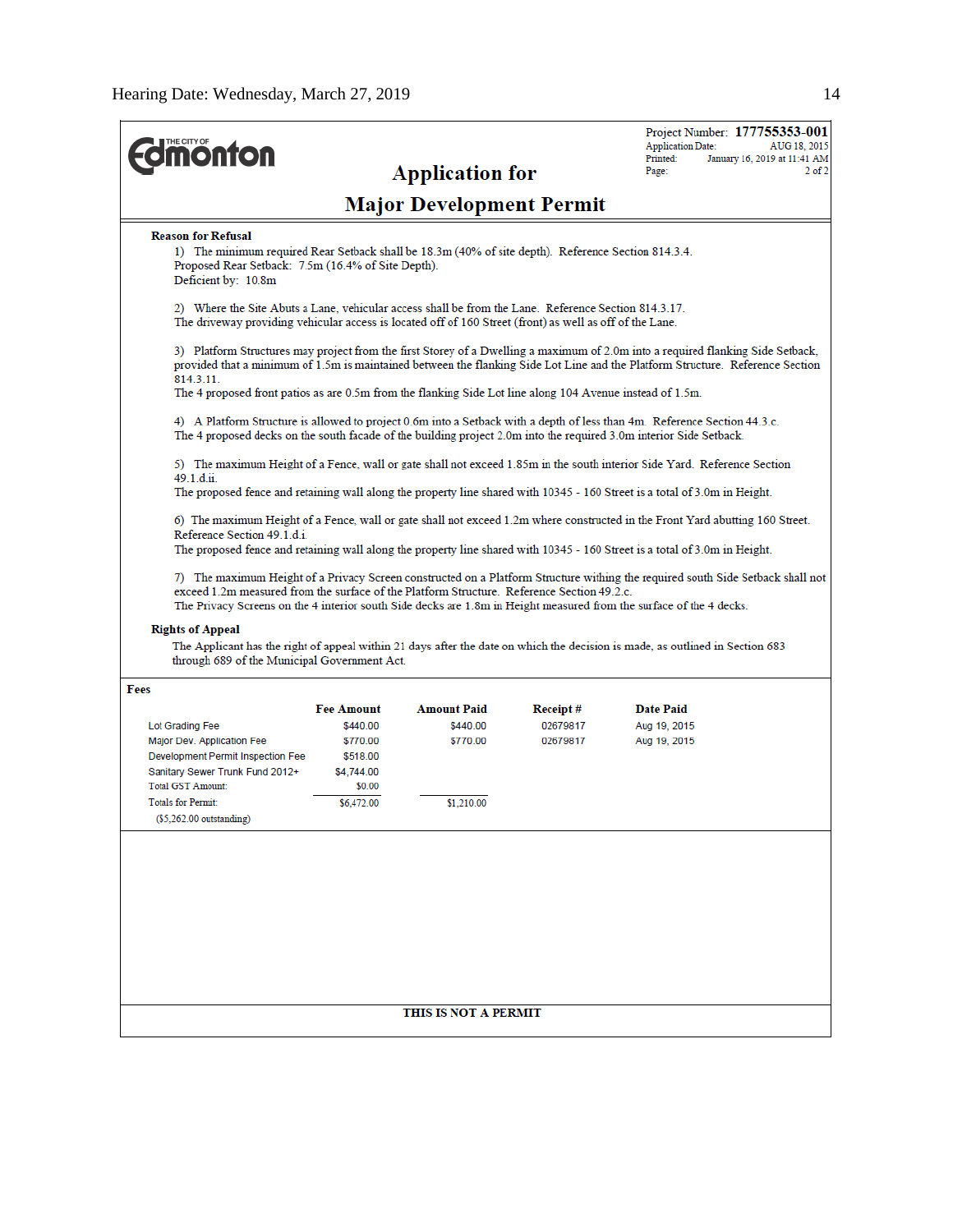

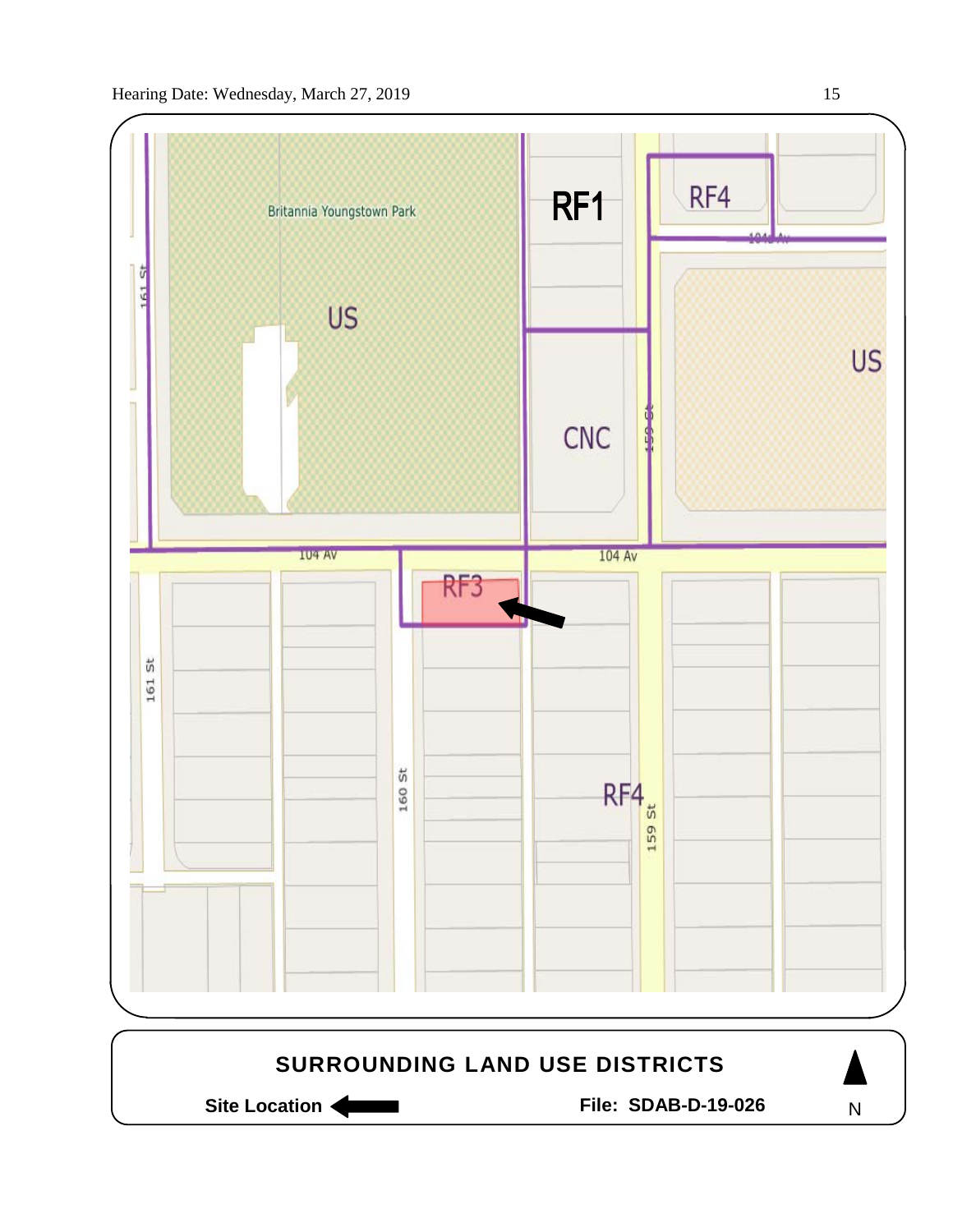Hearing Date: Wednesday, March 27, 2019 16

# ITEM II: 12:30 P.M. FILE: SDAB-D-19-041

# AN APPEAL FROM THE DECISION OF THE DEVELOPMENT OFFICER BY AN ADJACENT PROPERTY OWNER

# APPELLANT:

APPLICATION NO.: 277937618-003

APPLICATION TO: Change the Use from Personal Service Shop to Restaurant (40.1 square metres Public Space) and to construct interior alterations. (Pizza Restaurant)

DECISION OF THE DEVELOPMENT AUTHORITY: Approved with Conditions

DECISION DATE: February 4, 2019

DATE OF APPEAL: March 5, 2019

NOTIFICATION PERIOD: February 12, 2019 through March 5, 2019

RESPONDENT:

MUNICIPAL DESCRIPTION OF SUBJECT PROPERTY: 1803C - 91 Street SW

LEGAL DESCRIPTION: Condo Common Area (Plan 1721728)

ZONE: (EIB) Ellerslie Industrial Business Zone

OVERLAY: Special Area Ellerslie Industrial

STATUTORY PLAN(S): Ellerslie Area Structure Plan Summerside Neighbourhood Structure Plan

# *Grounds for Appeal*

The Appellant provided the following reasons for appealing the decision of the Development Authority:

We have received written notice of a Development Permit Approval for this specific property changing from a Personal Service Shop to Pizza Restaurant.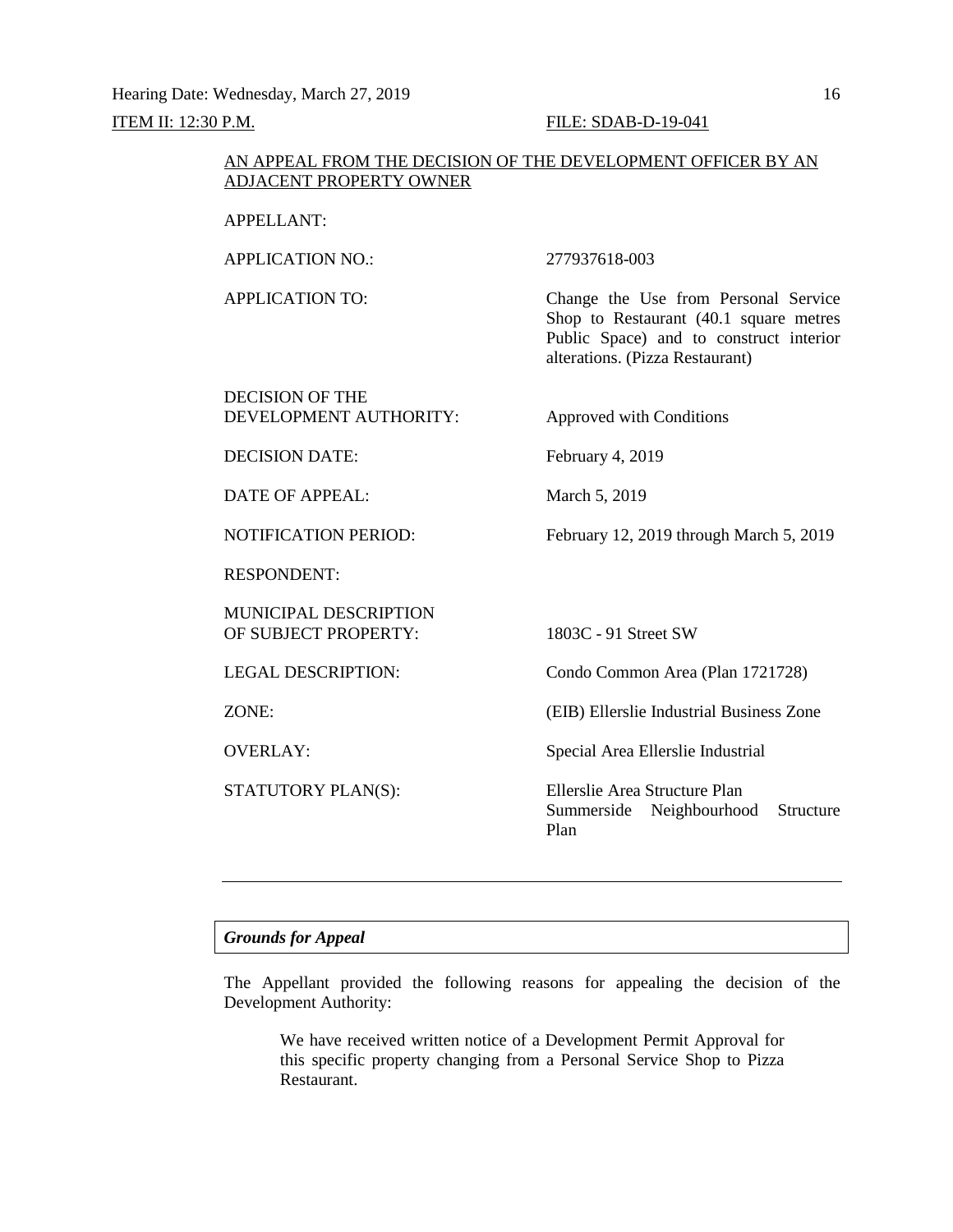We oppose this change for the following reasons:

This property has been found to have inadequate parking for the units in the building. Originally the condominium development was supposed to have 102 stalls to service the 26 units, however there are only 84 stalls on the property, This is a variance of 18 stalls.

Unit 101 in particular, is located on the West side of the development parallel to 91 Street, with 3 other end units that are directly adjacent to the only driveway allowing any access to the development. This is a very high traffic location with potential for congestion.

At this West side of the development there are 10 isolated parking stalls parallel to 91 street for the 4 end units to use. The existing businesses operating in the other 3 units already suffer from limited parking, as the Condo Board has only assigned 2 stalls to each unit for their exclusive use, with the remaining 2 stalls available on a first come first serve basis. (Each of these 3 existing businesses had development permits approved with a minimum of 5 offices in each space; suggesting there's already 15 employees using these 10 available stalls on a daily basis)

A restaurant will require several parking spaces for staff, in addition to seated customers, pick-up customers, and delivery drivers such as the substantially growing demands of Skip the Dishes.

In many locations with restaurants and limited parking space, customers often park in drive lanes or at front entrances. We only have a single oneway drive-through lane on the North side of the building directly perpendicular to Unit 101. Any parking in the area of this drive lane will prevent access for the delivery vehicles that many of us require in order to operate our businesses. In addition, the 4 units at the West side of the building all share a common entrance. Any vehicles parked at the entrance would cause a severe safety and fire hazard. There is no street parking available on 91 Street.

The building is zoned for Industrial/Commercial use, and particularly due to the limited parking, approved businesses should be limited to those that will operate in such a manner as to not require excessive parking places or unduly increased vehicle traffic, impairing the access to and function of the other businesses.

We do not approve this change.

# *General Matters*

#### **Appeal Information:**

The *Municipal Government Act*, RSA 2000, c M-26 states the following: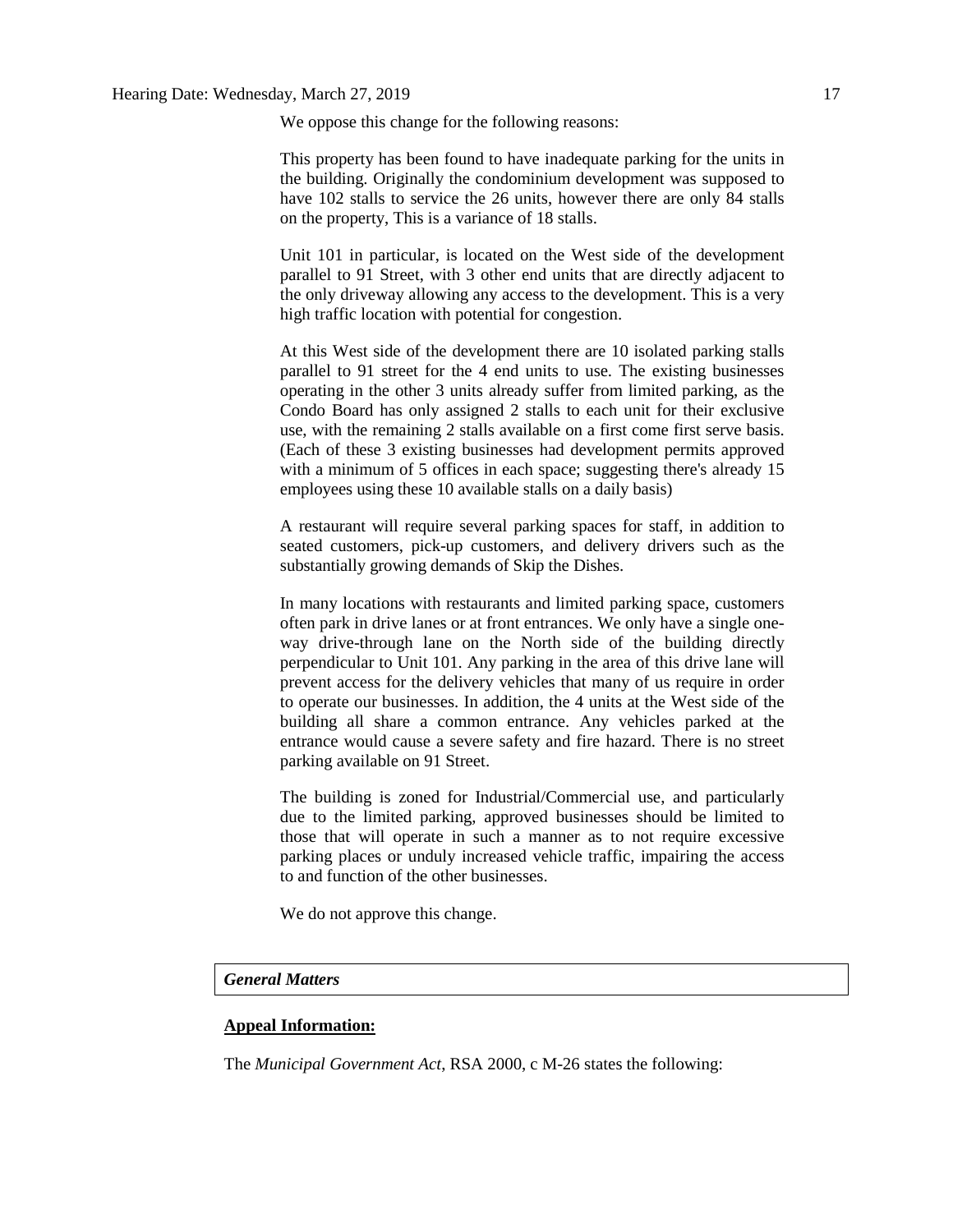# **Grounds for Appeal**

**685(1)** If a development authority

- (a) fails or refuses to issue a development permit to a person,
- (b) issues a development permit subject to conditions, or
- (c) issues an order under section 645,

the person applying for the permit or affected by the order under section 645 may appeal to the subdivision and development appeal board.

**(2)** In addition to an applicant under subsection (1), any person affected by an order, decision or development permit made or issued by a development authority may appeal to the subdivision and development appeal board.

# **Appeals**

**686(1)** A development appeal to a subdivision and development appeal board is commenced by filing a notice of the appeal, containing reasons, with the board,

- (a) in the case of an appeal made by a person referred to in section 685(1)
	- (i) with respect to an application for a development permit,
		- (A) within 21 days after the date on which the written decision is given under section 642, or
		- (B) if no decision is made with respect to the application within the 40-day period, or within any extension of that period under section 684, within 21 days after the date the period or extension expires,

or

- (ii) with respect to an order under section 645, within 21 days after the date on which the order is made, or
- (b) in the case of an appeal made by a person referred to in section 685(2), within 21 days after the date on which the notice of the issuance of the permit was given in accordance with the land use bylaw.

# **Hearing and Decision**

**687(3)** In determining an appeal, the subdivision and development appeal board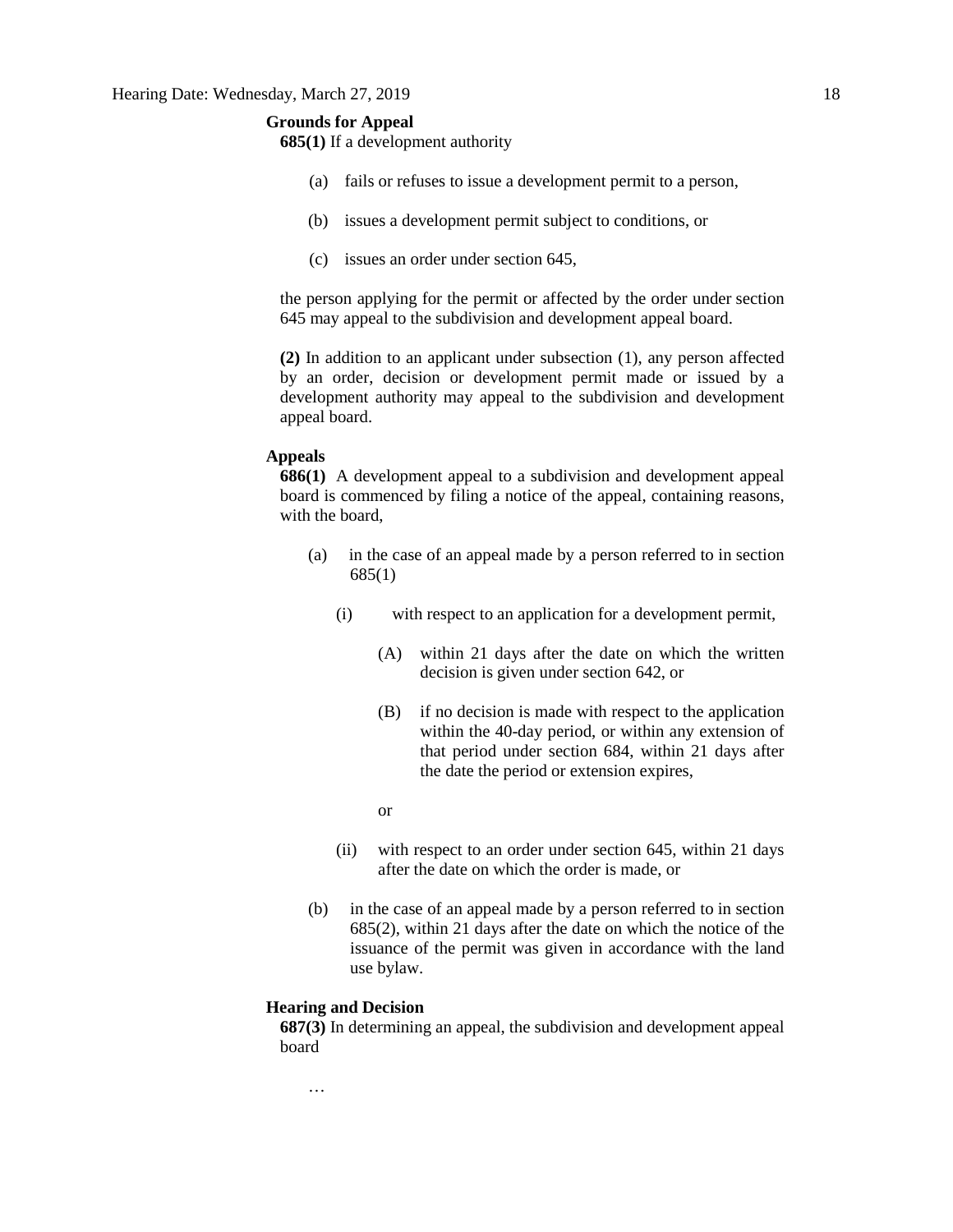- (a.1) must comply with the land use policies;
- (a.2) subject to section 638, must comply with any applicable statutory plans;
- (a.3) subject to clauses (a.4) and (d), must comply with any land use bylaw in effect;
- (a.4) must comply with the applicable requirements of the regulations under the Gaming, Liquor and Cannabis Act respecting the location of premises described in a cannabis licence and distances between those premises and other premises;
	- …
	- (c) may confirm, revoke or vary the order, decision or development permit or any condition attached to any of them or make or substitute an order, decision or permit of its own;
	- (d) may make an order or decision or issue or confirm the issue of a development permit even though the proposed development does not comply with the land use bylaw if, in its opinion,
		- (i) the proposed development would not
			- (A) unduly interfere with the amenities of the neighbourhood, or
			- (B) materially interfere with or affect the use, enjoyment or value of neighbouring parcels of land,
		- and
		- (ii) the proposed development conforms with the use prescribed for that land or building in the land use bylaw.

#### **General Provisions from the** *Edmonton Zoning Bylaw:*

Under section 930.4(3)(26), **Restaurants**, not to exceed 200 occupants nor 240 m<sup>2</sup> of Public Space, if adjacent to or across the Lane from a Site zoned residential, is a **Discretionary Use** in the **(EIB) Ellerslie Industrial Business Zone**.

Under section 930.4(3)(27), **Specialty Food Services** is a **Discretionary Use** in the **(EIB) Ellerslie Industrial Business Zone**.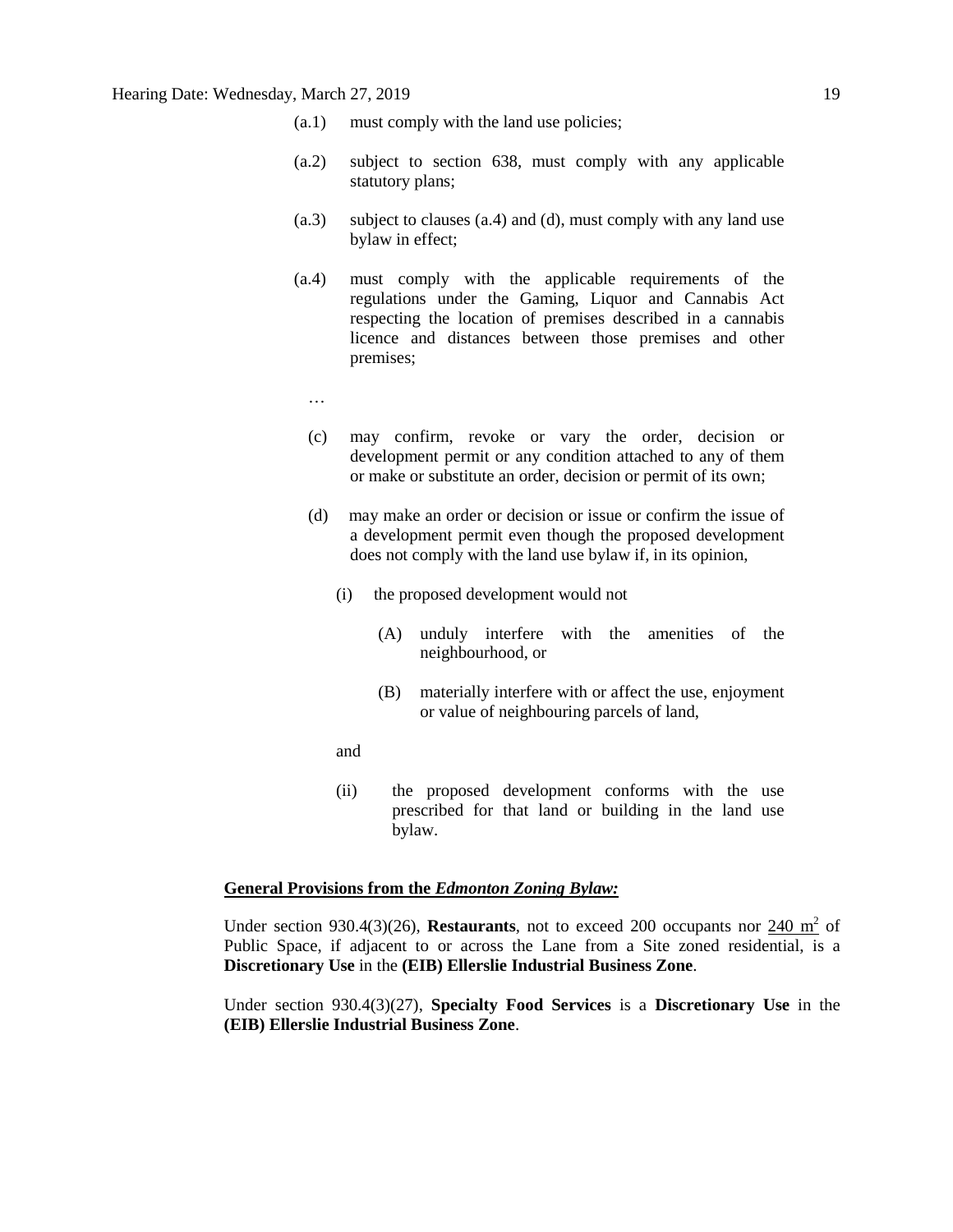Under section 7.4(47), **Restaurants** means:

development where the primary purpose of the facility is the sale of prepared foods and beverages to the public, for consumption within the premises or off the Site. Minors are never prohibited from any portion of the establishment at any time during the hours of operation. This Use typically has a varied menu, with a fully equipped kitchen and preparation area, and includes fast food and family restaurants.

# Under section 7.4(49), **Specialty Food Services** means:

development where limited types of prepared foods and beverages, excluding alcoholic beverages, are offered for sale to the public, for consumption within the premises or off the Site. This Use typically relies primarily on walk-in clientele, and includes coffee, donut, bagel or sandwich shops, ice cream parlours, and dessert shops.

# Under section 6.1, **Occupants** means:

when referring to Specialty Food Services, Restaurants, Bars and Neighbourhood Pubs and Nightclubs, people that may occupy Public Space within any of these Uses, to be calculated at 1 Occupant per  $1.2 \text{ m}^2$ of Public Space.

# Under section 6.1, **Public Space** means:

space that is part of an establishment, which is open to the public and not restricted to only employees. Public Space includes any private non-sale hospitality area where products manufactured within the premises are provided to private groups for tasting and sampling. This definition does not include kitchens, administration offices, food or drink preparation areas.

Under section 6.1, **Use** means "the purposes or activities for which a piece of land or its buildings are designed, arranged, developed or intended, or for which it is occupied or maintained."

Section 7 provides the following with respect to *Use Definitions*:

# **7.1 General**

- 1. Uses, as set out in subsections 7.2 through 7.9 inclusive, are grouped according to common functional or physical impact characteristics.
- 2. Use definitions are used to define the range of Uses, which are Permitted Uses or Discretionary Uses, within the various Zones of this Bylaw.
- 3. The following guidelines shall be applied in interpreting the Use definitions: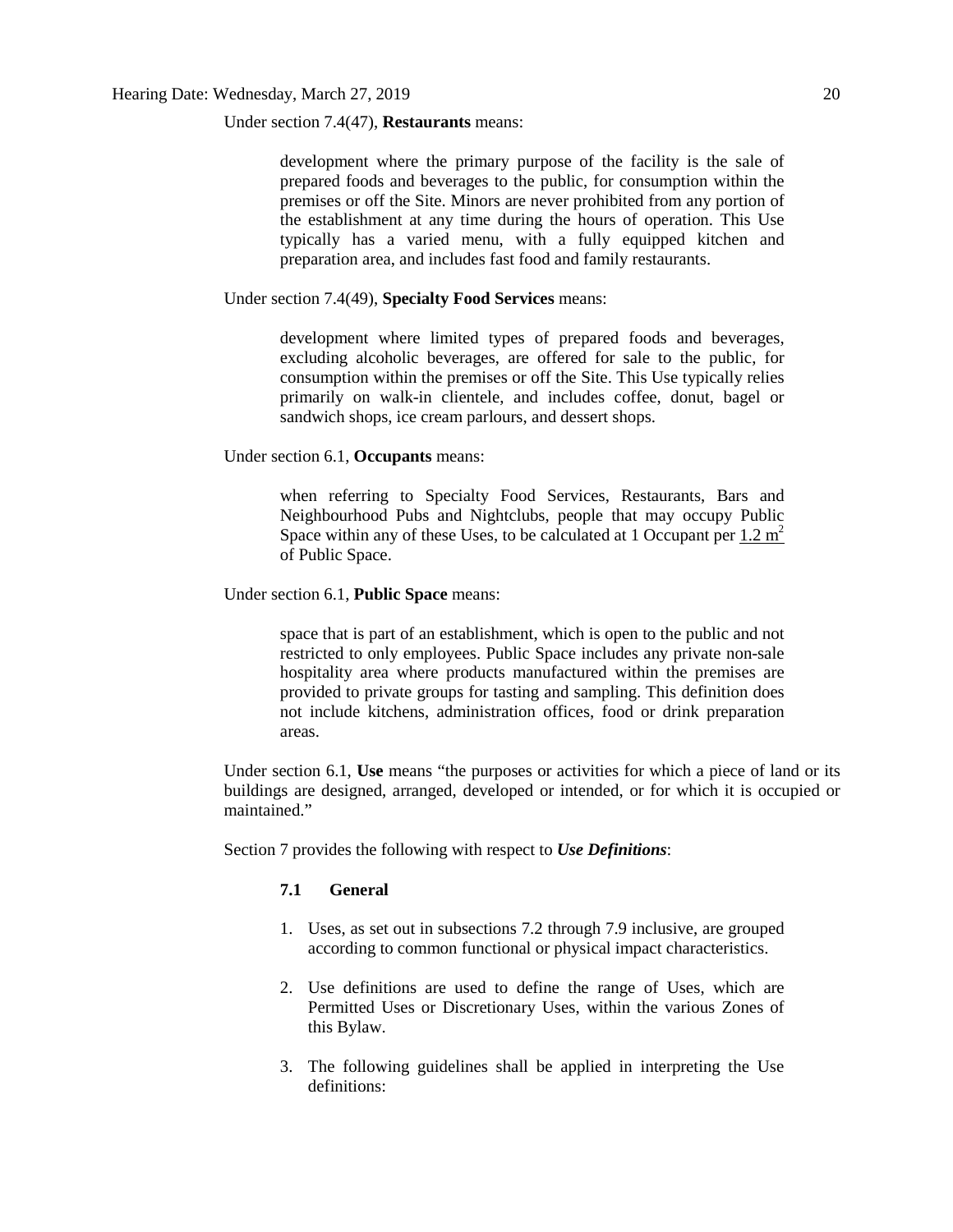- a. the typical purposes or activities, which may be listed in the definitions, are not intended to be exclusive or restrictive;
- b. where specific purposes or activities do not conform to any Use definition or generally conform to the wording of two or more Use definitions, the Development Officer may, at their discretion, deem that the purposes or activities conform to and are included in that Use which they consider to be the most appropriate. In such a case, the Use shall be considered a Discretionary Use, whether or not the Use is listed as a Permitted Use or Discretionary Use within the applicable Zone; and
- c. the headings such as Residential Uses or Commercial Uses do not mean that the Uses listed under these headings are permitted only in Residential or Commercial Zones of this Bylaw. Reference must be made to the lists of Permitted Uses and Discretionary Uses within each Zone.

Section 930.4(5)(1)(a) states the following with respect to *Additional Development Regulations for Discretionary Uses*:

Convenience Retail Stores, Child Care Services, Specialty Food Services, Restaurants, Bars and Neighbourhood Pubs, Nightclubs and Personal Service Shops shall be sited in accordance with the following:

a. as part of an office or industrial project where such Discretionary Uses are intended to service and support the principal industrial or office Use.

# Section 930.4(1) states that the **General Purpose** of the **(EIB) Ellerslie Industrial Business Zone** is:

to provide for light industrial businesses and high technology development that carries out their operations such that no nuisance factor is created or apparent outside an enclosed building and such that the Zone is compatible with any adjacent Non-industrial Zone.

Section 930.1 states that the **General Purpose** of the **Ellerslie Industrial Special Area** is:

to designate a portion of the Ellerslie Area Structure Plan as shown on Appendix I to this Section, as a Special Area and to adopt appropriate land use regulations for this Special Area in order to achieve the objectives of the Ellerslie Area Structure Plan, as adopted under Bylaw 11870, as amended.

# **Development Officer's Determination**

**2. Discretionary Use - A Specialty Food Service is approved as a Discretionary Use (Section 930.4.3(27)).** [unedited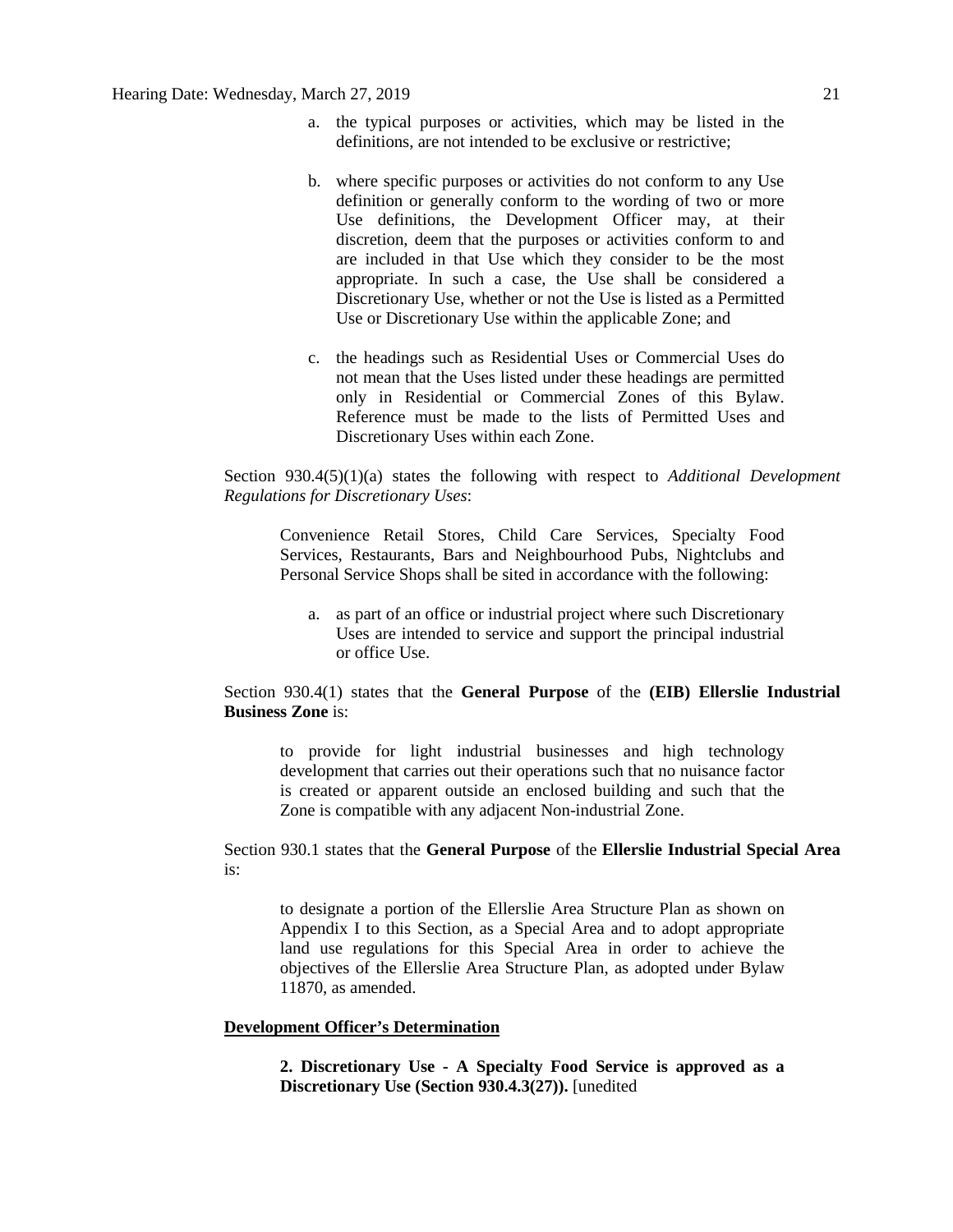# *Parking*

Section 54.2, Schedule 1(A)(22), states **Restaurants/Specialty Food Services** requires 1 parking space per  $9.6 \text{ m}^2$  of Public Space.

# **Development Officer's Determination**

# **1. Parking - The site has 84 parking spaces, instead of 102 (Section 54.2, Schedule 1)** [unedited]

*Previous Subdivision and Development Appeal Board Decisions*

| <b>Application Number</b> | <b>Description</b>                | <b>Decision</b>                |
|---------------------------|-----------------------------------|--------------------------------|
| SDAB-D-18-091             | To change the Use from            | July<br>6,<br>2018;            |
|                           | Personal Service Shop to          | "The Appeal is allowed and     |
|                           | Restaurant (63.03m2 Public        | decision<br>of<br>the<br>the   |
|                           | Space) and to construct           | Development Authority is       |
|                           | interior alterations (Pizza       | REVOKED.<br>The                |
|                           | Restaurant)                       | development is REFUSED."       |
| SDAB-D-15-139             | To<br>General<br>construct<br>a a | July 15, 2015; The appeal is   |
|                           | Industrial and Commercial         | DENIED and the decision of     |
|                           | Use Building.                     | the Development Authority is   |
|                           |                                   | CONFIRMED.<br>The              |
|                           |                                   | development is GRANTED         |
|                           |                                   | as applied for, subject to     |
|                           |                                   | CONDITIONS.                    |
|                           |                                   |                                |
|                           |                                   | In granting the development    |
|                           |                                   | the following variances to the |
|                           |                                   | Zoning Bylaw are allowed:      |
|                           |                                   |                                |
|                           |                                   | 1) Pursuant to Section 54.2.   |
|                           |                                   | Schedule 1, the<br>overall     |
|                           |                                   | required off-street parking    |
|                           |                                   | reduced from 95 spaces to 82   |
|                           |                                   | parking spaces.                |

# Notice to Applicant/Appellant

Provincial legislation requires that the Subdivision and Development Appeal Board issue its official decision in writing within fifteen days of the conclusion of the hearing.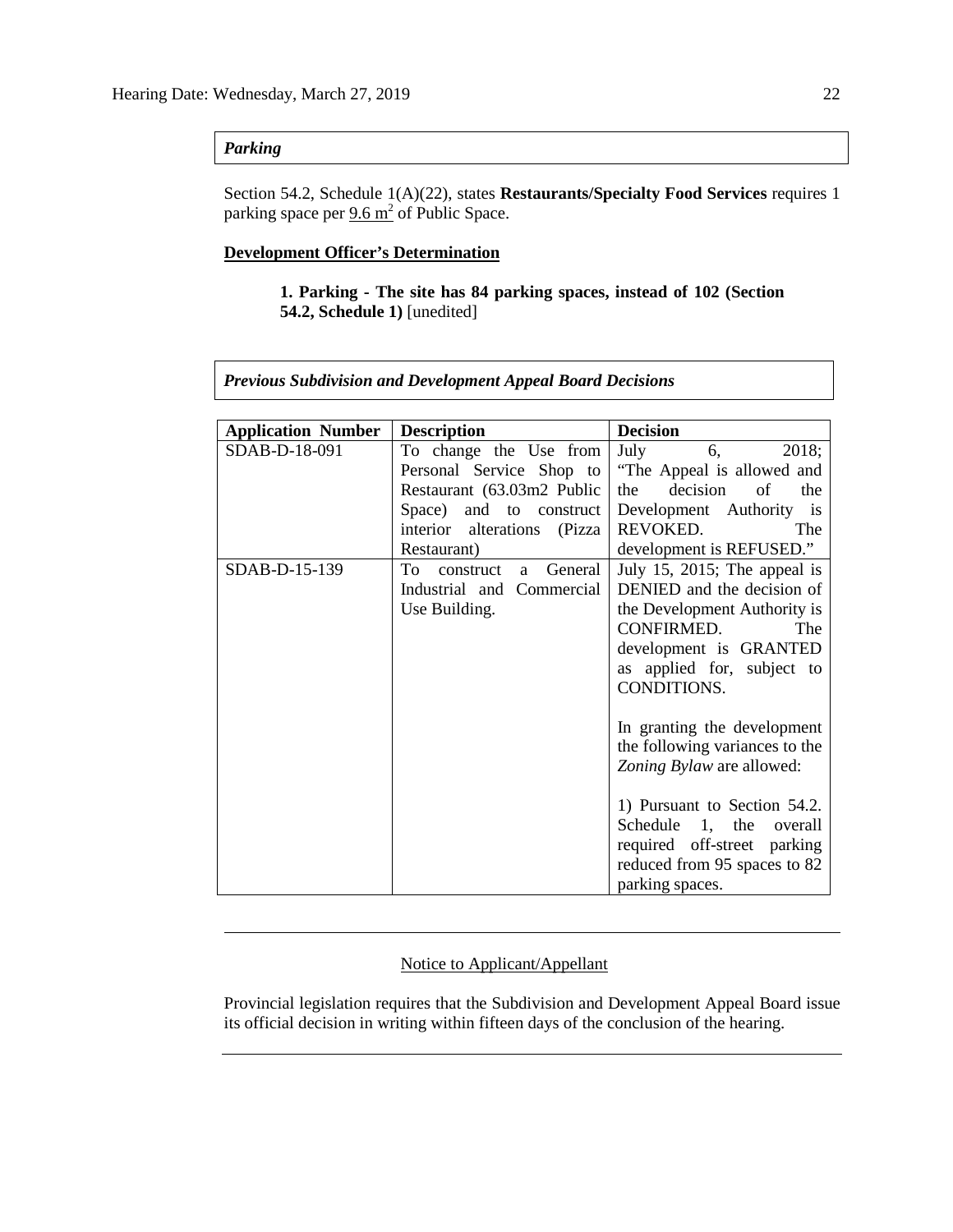| <b>Umönton</b>                                                                                | Project Number: 277937618-003<br><b>Application Date:</b><br>JAN 29, 2019<br>Printed:<br>March 5, 2019 at 3:19 PM<br>Page:<br>1 of 3        |
|-----------------------------------------------------------------------------------------------|---------------------------------------------------------------------------------------------------------------------------------------------|
|                                                                                               | <b>Major Development Permit</b>                                                                                                             |
| the limitations and conditions of this permit, of the Edmonton Zoning Bylaw 12800 as amended. | This document is a record of a Development Permit application, and a record of the decision for the undertaking described below, subject to |
| Applicant                                                                                     | Property Address(es) and Legal Description(s)<br>1803C - 91 STREET SW                                                                       |
|                                                                                               | Condo Common Area (Plan 1721728)                                                                                                            |
|                                                                                               | <b>Specific Address(es)</b>                                                                                                                 |
|                                                                                               | Suite:<br>101, 1803 - 91 STREET SW                                                                                                          |
|                                                                                               |                                                                                                                                             |
|                                                                                               | Entryway: 101, 1803 - 91 STREET SW                                                                                                          |
|                                                                                               | Building: 1803 - 91 STREET SW                                                                                                               |
| <b>Scope of Permit</b><br>Restaurant)                                                         | To change the Use from Personal Service Shop to Restaurant (40.1m2 Public Space) and to construct interior alterations. (Pizza              |
| <b>Permit Details</b>                                                                         |                                                                                                                                             |
|                                                                                               |                                                                                                                                             |
| Class of Permit: Class B                                                                      | <b>Contact Person:</b>                                                                                                                      |
| Gross Floor Area (sq.m.):                                                                     | Lot Grading Needed?: N                                                                                                                      |
| New Sewer Service Required: N                                                                 | NumberOfMainFloorDwellings:                                                                                                                 |
| Site Area (sq. m.): 7245.43                                                                   | Stat. Plan Overlay/Annex Area: (none)                                                                                                       |
| I/We certify that the above noted details are correct.                                        |                                                                                                                                             |
| Applicant signature:                                                                          |                                                                                                                                             |
| <b>Development Permit Decision</b>                                                            |                                                                                                                                             |
| Approved                                                                                      |                                                                                                                                             |
|                                                                                               |                                                                                                                                             |
| Issue Date: Feb 04, 2019 Development Authority: ADAMS, PAUL                                   |                                                                                                                                             |
|                                                                                               |                                                                                                                                             |
|                                                                                               |                                                                                                                                             |
|                                                                                               |                                                                                                                                             |
|                                                                                               |                                                                                                                                             |
|                                                                                               |                                                                                                                                             |
|                                                                                               |                                                                                                                                             |
|                                                                                               |                                                                                                                                             |
|                                                                                               |                                                                                                                                             |
|                                                                                               |                                                                                                                                             |
|                                                                                               |                                                                                                                                             |
|                                                                                               |                                                                                                                                             |
|                                                                                               |                                                                                                                                             |
|                                                                                               |                                                                                                                                             |
|                                                                                               |                                                                                                                                             |
|                                                                                               |                                                                                                                                             |
|                                                                                               |                                                                                                                                             |
|                                                                                               |                                                                                                                                             |
|                                                                                               |                                                                                                                                             |
|                                                                                               |                                                                                                                                             |
|                                                                                               |                                                                                                                                             |
|                                                                                               |                                                                                                                                             |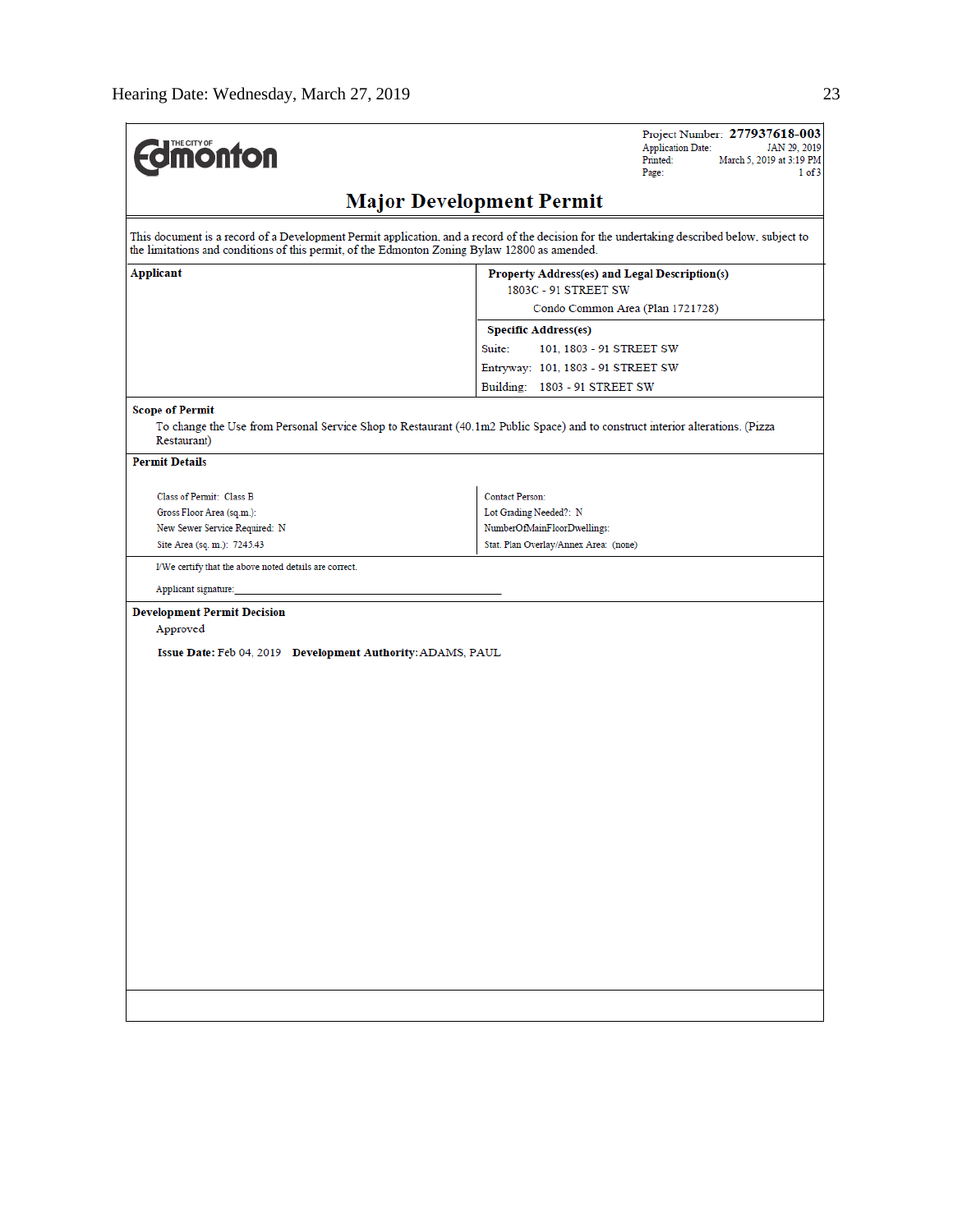| <b><i><u><u><b>MONTON</b></u></u></i></b>                                                                        |                                                                                                                                                                                                                                                                         |                                 |          | Project Number: 277937618-003<br><b>Application Date:</b><br>JAN 29, 2019<br>Printed:<br>March 5, 2019 at 3:19 PM<br>$2$ of $3$<br>Page:                                                                                                                                                                                                                                                                  |  |  |
|------------------------------------------------------------------------------------------------------------------|-------------------------------------------------------------------------------------------------------------------------------------------------------------------------------------------------------------------------------------------------------------------------|---------------------------------|----------|-----------------------------------------------------------------------------------------------------------------------------------------------------------------------------------------------------------------------------------------------------------------------------------------------------------------------------------------------------------------------------------------------------------|--|--|
|                                                                                                                  |                                                                                                                                                                                                                                                                         | <b>Major Development Permit</b> |          |                                                                                                                                                                                                                                                                                                                                                                                                           |  |  |
| <b>Subject to the Following Conditions</b>                                                                       |                                                                                                                                                                                                                                                                         |                                 |          |                                                                                                                                                                                                                                                                                                                                                                                                           |  |  |
| work, display, sale or storage of goods of any kind. (Reference Section 54.1.1.c)                                |                                                                                                                                                                                                                                                                         |                                 |          | 1. All required parking and loading facilities shall only be used for the purpose of accommodating the vehicles of clients,<br>customers, employees, members, residents or visitors in connection with the building or Use for which the parking and loading<br>facilities are provided, and the parking and loading facilities shall not be used for driveways, access or egress, commercial repair      |  |  |
| adjoining properties, or interfere with the effectiveness of any traffic control devices. (Reference Section 51) |                                                                                                                                                                                                                                                                         |                                 |          | 2. Any outdoor lighting for any development shall be located and arranged so that no direct rays of light are directed at any                                                                                                                                                                                                                                                                             |  |  |
| <b>ADVISEMENTS:</b>                                                                                              |                                                                                                                                                                                                                                                                         |                                 |          |                                                                                                                                                                                                                                                                                                                                                                                                           |  |  |
| 17.1)                                                                                                            |                                                                                                                                                                                                                                                                         |                                 |          | a. This Development Permit is NOT valid until the Notification Period expires in accordance to Section 21.1. (Reference Section                                                                                                                                                                                                                                                                           |  |  |
| contact the 311 Call Centre (780-442-5311) for further information.                                              |                                                                                                                                                                                                                                                                         |                                 |          | b. This Development Permit is NOT a Business Licence. A separate application must be made for a Business Licence. Please                                                                                                                                                                                                                                                                                  |  |  |
| c. Signs require separate Development Applications.                                                              |                                                                                                                                                                                                                                                                         |                                 |          |                                                                                                                                                                                                                                                                                                                                                                                                           |  |  |
| for further information                                                                                          | d. A building permit is required for any construction or change in Use of a building. For a building permit, and prior to the plans<br>examination review, you require construction drawings and the payment of fees. Please contact the 311 Call Centre (780-442-5311) |                                 |          |                                                                                                                                                                                                                                                                                                                                                                                                           |  |  |
| as to the presence or absence of any environmental contaminants on the property.                                 |                                                                                                                                                                                                                                                                         |                                 |          | e. The City of Edmonton does not conduct independent environmental checks of land within the City. If you are concerned about<br>the suitability of this property for any purpose, you should conduct your own tests and reviews. The City of Edmonton, in issuing<br>this Development Permit, makes no representations and offers no warranties as to the suitability of the property for any purpose or |  |  |
| Site. (Reference Section 5.2)                                                                                    |                                                                                                                                                                                                                                                                         |                                 |          | f. An approved Development Permit means that the proposed development has been reviewed against the provisions of this bylaw.<br>It does not remove obligations to conform with other legislation, bylaws or land title instruments including, but not limited to, the<br>Municipal Government Act, the Safety Codes Act or any caveats, restrictive covenants or easements that might be attached to the |  |  |
| as amended                                                                                                       |                                                                                                                                                                                                                                                                         |                                 |          | g. Unless otherwise stated, all above references to section numbers refer to the authority under the Edmonton Zoning Bylaw 12800                                                                                                                                                                                                                                                                          |  |  |
| <b>Variances</b>                                                                                                 |                                                                                                                                                                                                                                                                         |                                 |          |                                                                                                                                                                                                                                                                                                                                                                                                           |  |  |
| 1. Parking - The site has 84 parking spaces, instead of 102 (Section 54.2, Schedule 1)                           |                                                                                                                                                                                                                                                                         |                                 |          |                                                                                                                                                                                                                                                                                                                                                                                                           |  |  |
| 2. Discretionary Use - A Specialty Food Service is approved as a Discretionary Use (Section 930.4.3(27)).        |                                                                                                                                                                                                                                                                         |                                 |          |                                                                                                                                                                                                                                                                                                                                                                                                           |  |  |
| <b>Rights of Appeal</b><br>Amendment Act.                                                                        |                                                                                                                                                                                                                                                                         |                                 |          | This approval is subject to the right of appeal as outlined in Chapter 24, Section 683 through 689 of the Municipal Government                                                                                                                                                                                                                                                                            |  |  |
| Notice Period Begins: Feb 12, 2019                                                                               |                                                                                                                                                                                                                                                                         | Ends: Mar 05, 2019              |          |                                                                                                                                                                                                                                                                                                                                                                                                           |  |  |
| Fees                                                                                                             |                                                                                                                                                                                                                                                                         |                                 |          |                                                                                                                                                                                                                                                                                                                                                                                                           |  |  |
|                                                                                                                  | <b>Fee Amount</b>                                                                                                                                                                                                                                                       | <b>Amount Paid</b>              | Receipt# | Date Paid                                                                                                                                                                                                                                                                                                                                                                                                 |  |  |
| Major Dev. Application Fee                                                                                       | \$518.00                                                                                                                                                                                                                                                                | \$518.00                        | 05614211 | Jan 29, 2019                                                                                                                                                                                                                                                                                                                                                                                              |  |  |
|                                                                                                                  |                                                                                                                                                                                                                                                                         |                                 |          |                                                                                                                                                                                                                                                                                                                                                                                                           |  |  |
|                                                                                                                  |                                                                                                                                                                                                                                                                         |                                 |          |                                                                                                                                                                                                                                                                                                                                                                                                           |  |  |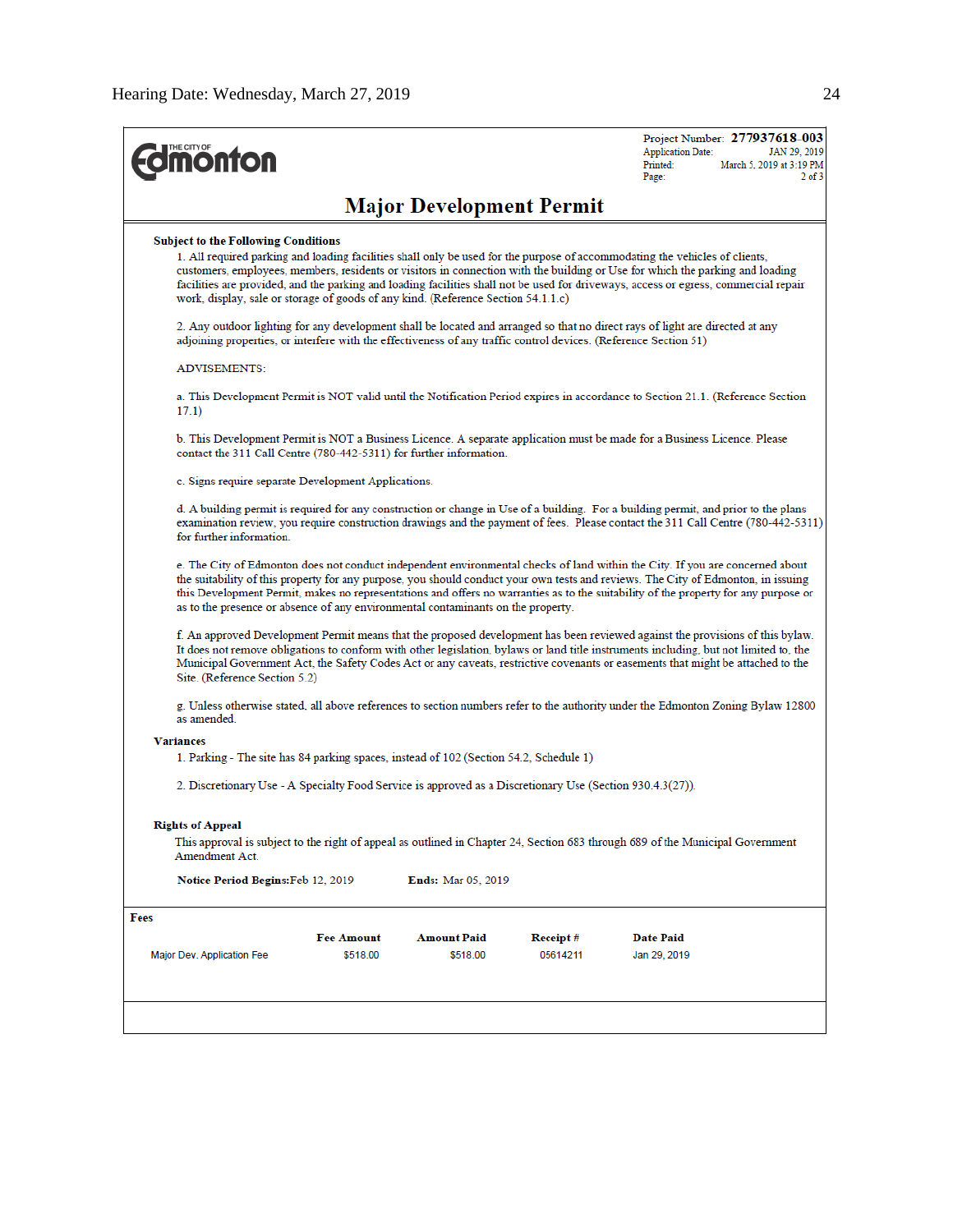| <b>Edimonton</b>         |                                 |                    |          | <b>Application Date:</b><br>Printed:<br>Page: | Project Number: 277937618-003<br>JAN 29, 2019<br>March 5, 2019 at 3:19 PM<br>$3$ of $3$ |
|--------------------------|---------------------------------|--------------------|----------|-----------------------------------------------|-----------------------------------------------------------------------------------------|
|                          | <b>Major Development Permit</b> |                    |          |                                               |                                                                                         |
| Fees                     |                                 |                    |          |                                               |                                                                                         |
| <b>Total GST Amount:</b> | <b>Fee Amount</b><br>\$0.00     | <b>Amount Paid</b> | Receipt# | <b>Date Paid</b>                              |                                                                                         |
| Totals for Permit:       | \$518.00                        | \$518.00           |          |                                               |                                                                                         |
|                          |                                 |                    |          |                                               |                                                                                         |
|                          |                                 |                    |          |                                               |                                                                                         |
|                          |                                 |                    |          |                                               |                                                                                         |
|                          |                                 |                    |          |                                               |                                                                                         |
|                          |                                 |                    |          |                                               |                                                                                         |
|                          |                                 |                    |          |                                               |                                                                                         |
|                          |                                 |                    |          |                                               |                                                                                         |
|                          |                                 |                    |          |                                               |                                                                                         |
|                          |                                 |                    |          |                                               |                                                                                         |
|                          |                                 |                    |          |                                               |                                                                                         |
|                          |                                 |                    |          |                                               |                                                                                         |
|                          |                                 |                    |          |                                               |                                                                                         |
|                          |                                 |                    |          |                                               |                                                                                         |
|                          |                                 |                    |          |                                               |                                                                                         |
|                          |                                 |                    |          |                                               |                                                                                         |
|                          |                                 |                    |          |                                               |                                                                                         |
|                          |                                 |                    |          |                                               |                                                                                         |
|                          |                                 |                    |          |                                               |                                                                                         |
|                          |                                 |                    |          |                                               |                                                                                         |
|                          |                                 |                    |          |                                               |                                                                                         |
|                          |                                 |                    |          |                                               |                                                                                         |
|                          |                                 |                    |          |                                               |                                                                                         |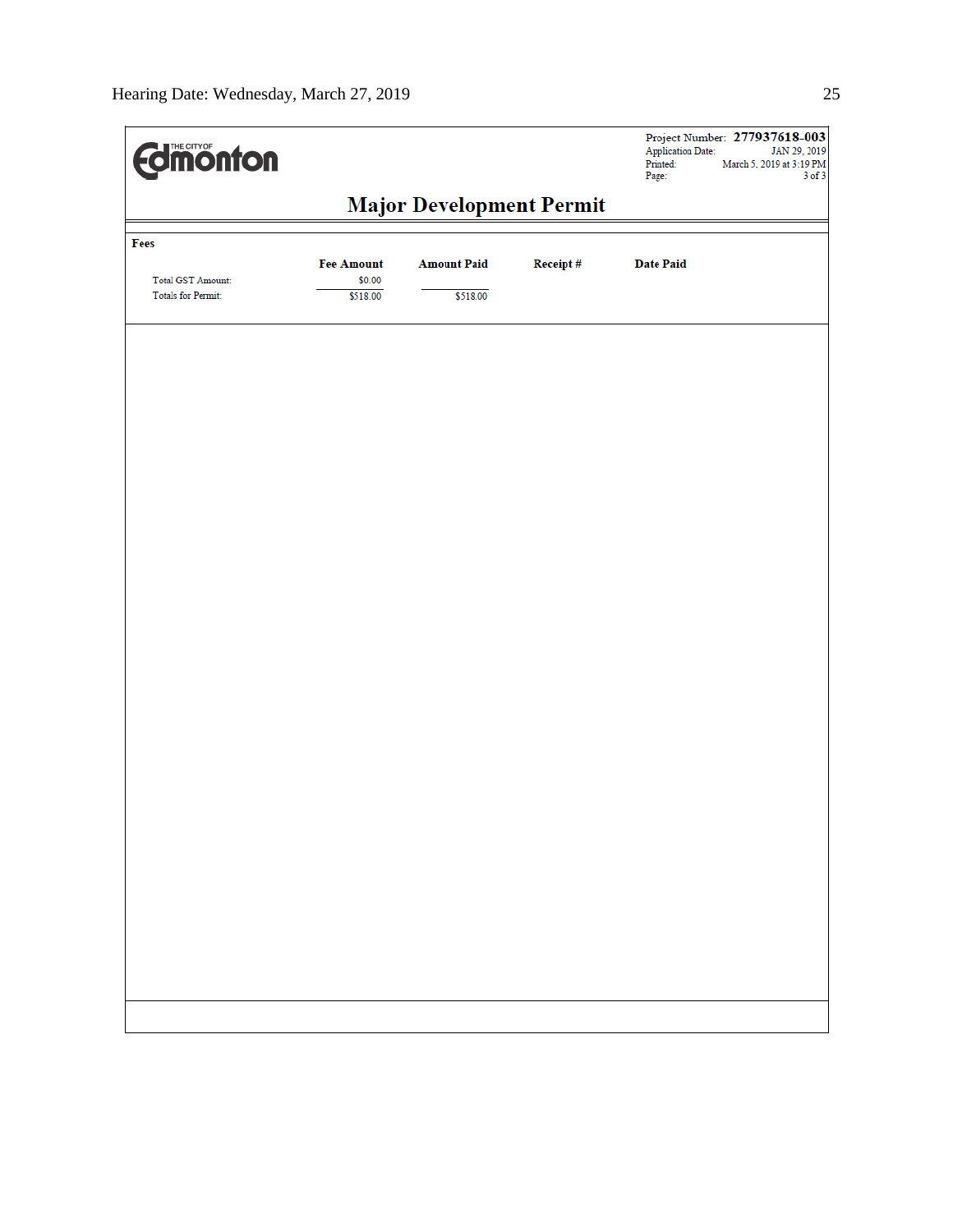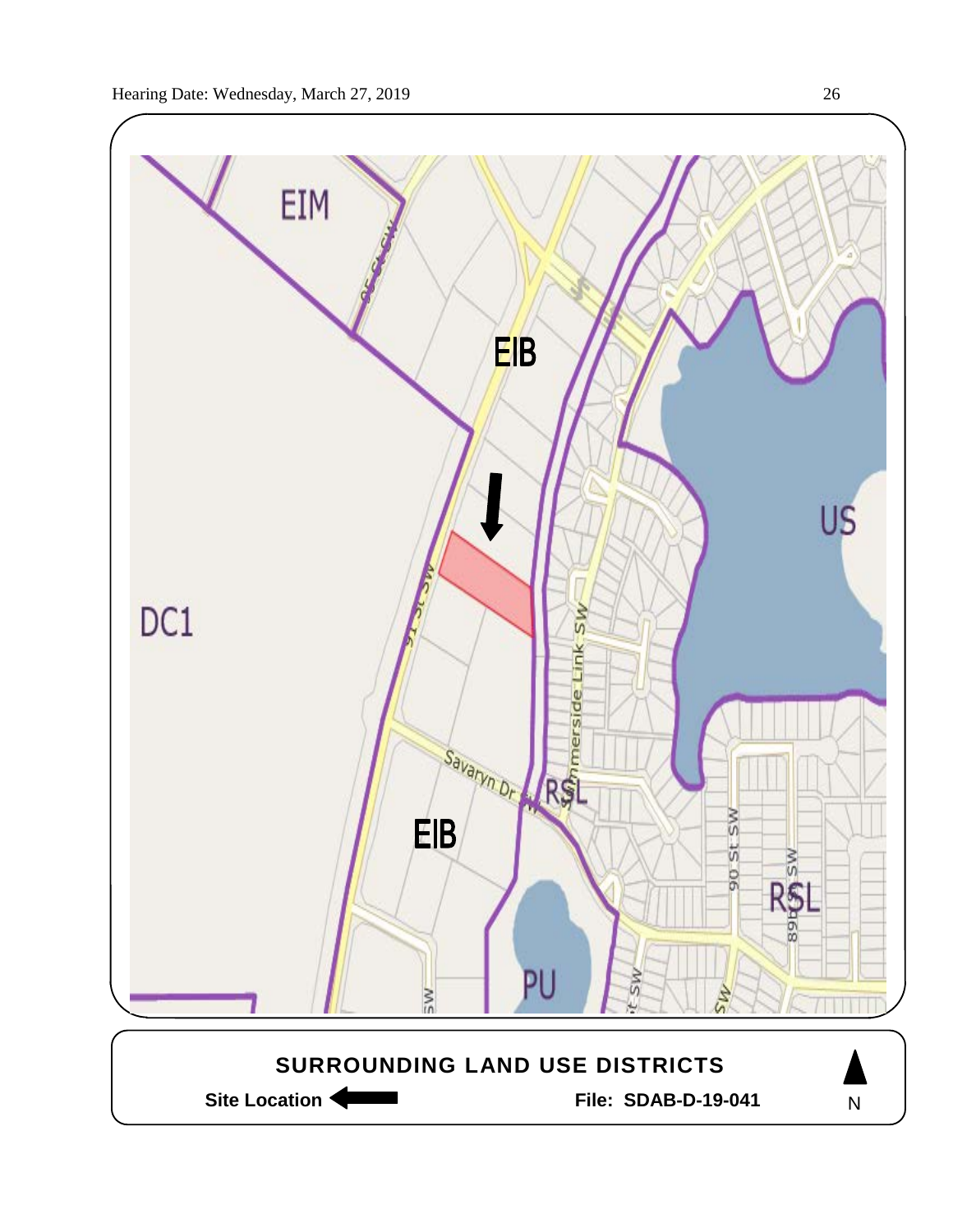Hearing Date: Wednesday, March 27, 2019 27 **ITEM III: 2:30 P.M. FILE: SDAB-D-19-042** 

# AN APPEAL FROM THE DECISION OF THE DEVELOPMENT OFFICER BY AN ADJACENT PROPERTY OWNER

| <b>APPELLANT:</b>                                |                                                                                                                                                    |
|--------------------------------------------------|----------------------------------------------------------------------------------------------------------------------------------------------------|
| <b>APPLICATION NO.:</b>                          | 301997306-001                                                                                                                                      |
| <b>APPLICATION TO:</b>                           | Operate a Major Home Based Business<br>(Administration office and storage for<br>general contractor - BERG BUILDERS),<br>expires February 09, 2024 |
| <b>DECISION OF THE</b><br>DEVELOPMENT AUTHORITY: | Approved with Conditions                                                                                                                           |
| <b>DECISION DATE:</b>                            | February 7, 2019                                                                                                                                   |
| <b>DATE OF APPEAL:</b>                           | February 27, 2019                                                                                                                                  |
| <b>NOTIFICATION PERIOD:</b>                      | February 14, 2019 through March 7, 2019                                                                                                            |
| <b>RESPONDENT:</b>                               |                                                                                                                                                    |
| MUNICIPAL DESCRIPTION<br>OF SUBJECT PROPERTY:    | 8530 - 10 Avenue NW                                                                                                                                |
| <b>LEGAL DESCRIPTION:</b>                        | Plan 4999TR Blk 4 Lot 72                                                                                                                           |
| ZONE:                                            | (RF1) Single Detached Residential Zone                                                                                                             |
| <b>OVERLAY:</b>                                  | N/A                                                                                                                                                |
| <b>STATUTORY PLAN:</b>                           | N/A                                                                                                                                                |
|                                                  |                                                                                                                                                    |

# *Grounds for Appeal*

The Appellant provided the following reasons for appealing the decision of the Development Authority:

> Discretionary Permit issued for garage warehouse on property which is located in an upscale family designated residential area RF1.

> Although according to Mark Winget he states limited use this approval has been given to general contractor Berg Builders. However, there are many commercial sites available for storage. Berg Builders should do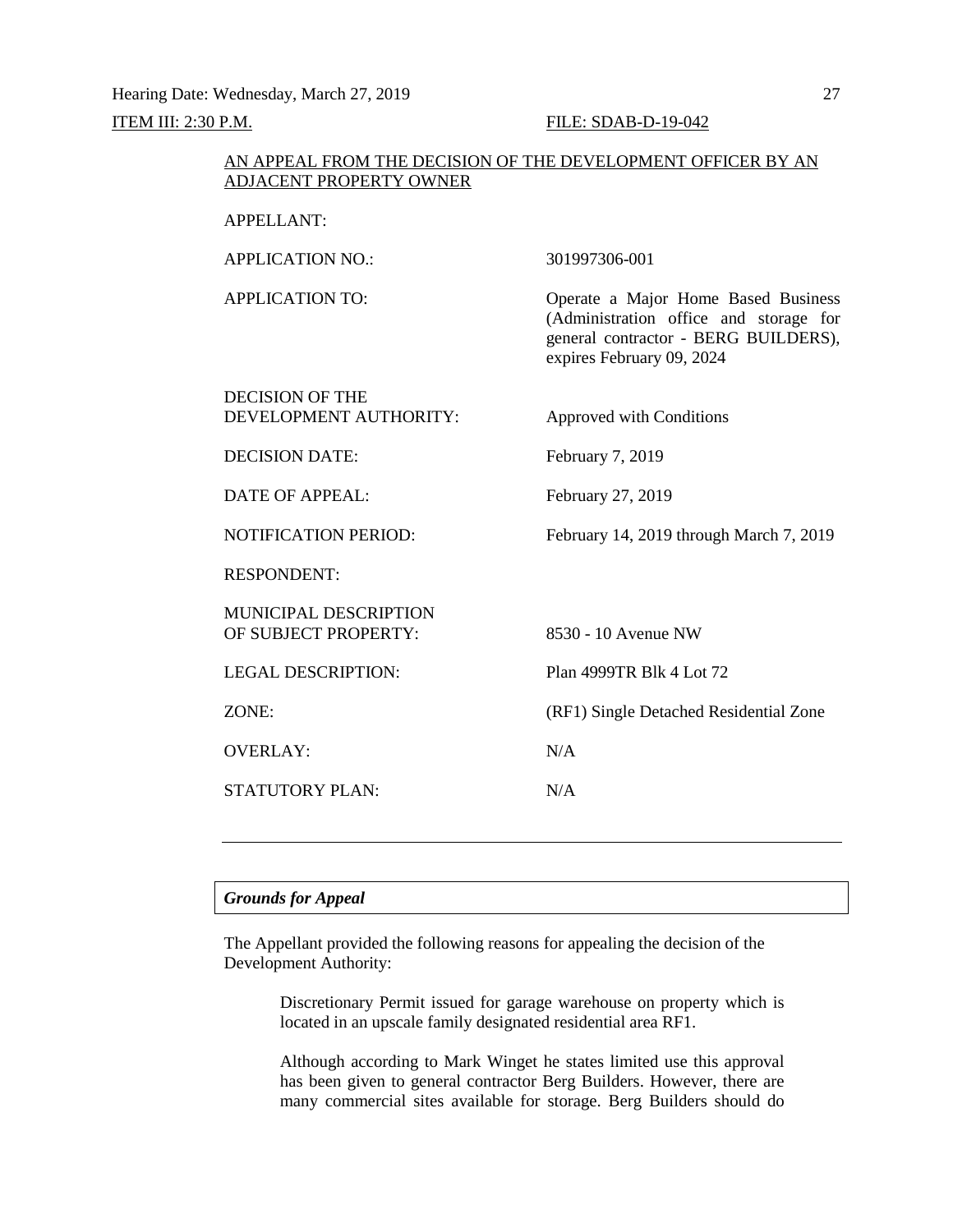storage in commercial area. The cost is not excessive and by not allowing storage in garage it would not cause disruptions for families in this residential area.

The proposed development would affect the use, enjoyment and value of the neighbouring residential homes.

# *General Matters*

# **Appeal Information:**

The *Municipal Government Act*, RSA 2000, c M-26 states the following:

## **Grounds for Appeal**

**685(1)** If a development authority

- (a) fails or refuses to issue a development permit to a person,
- (b) issues a development permit subject to conditions, or
- (c) issues an order under section 645,

the person applying for the permit or affected by the order under section 645 may appeal to the subdivision and development appeal board.

**(2)** In addition to an applicant under subsection (1), any person affected by an order, decision or development permit made or issued by a development authority may appeal to the subdivision and development appeal board.

# **Appeals**

**686(1)** A development appeal to a subdivision and development appeal board is commenced by filing a notice of the appeal, containing reasons, with the board,

- (a) in the case of an appeal made by a person referred to in section 685(1)
	- (i) with respect to an application for a development permit,
		- (A) within 21 days after the date on which the written decision is given under section 642, or
		- (B) if no decision is made with respect to the application within the 40-day period, or within any extension of that period under section 684, within 21 days after the date the period or extension expires,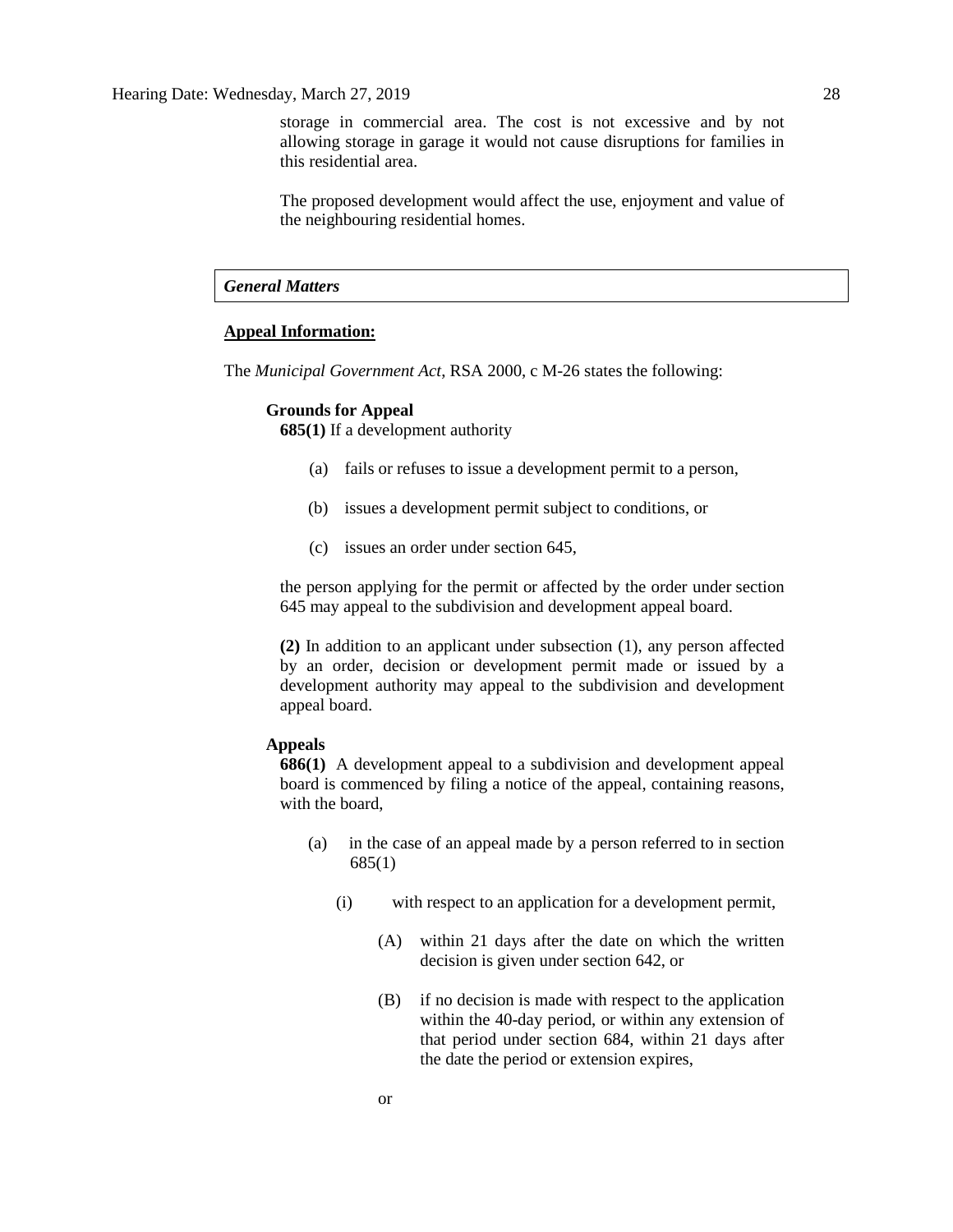- (ii) with respect to an order under section 645, within 21 days after the date on which the order is made, or
- (b) in the case of an appeal made by a person referred to in section 685(2), within 21 days after the date on which the notice of the issuance of the permit was given in accordance with the land use bylaw.

#### **Hearing and Decision**

**687(3)** In determining an appeal, the subdivision and development appeal board

…

- (a.1) must comply with the land use policies;
- (a.2) subject to section 638, must comply with any applicable statutory plans;
- (a.3) subject to clauses (a.4) and (d), must comply with any land use bylaw in effect;
- (a.4) must comply with the applicable requirements of the regulations under the Gaming, Liquor and Cannabis Act respecting the location of premises described in a cannabis licence and distances between those premises and other premises;
	- …
	- (c) may confirm, revoke or vary the order, decision or development permit or any condition attached to any of them or make or substitute an order, decision or permit of its own;
	- (d) may make an order or decision or issue or confirm the issue of a development permit even though the proposed development does not comply with the land use bylaw if, in its opinion,
		- (i) the proposed development would not
			- (A) unduly interfere with the amenities of the neighbourhood, or
			- (B) materially interfere with or affect the use, enjoyment or value of neighbouring parcels of land,

and

(ii) the proposed development conforms with the use prescribed for that land or building in the land use bylaw.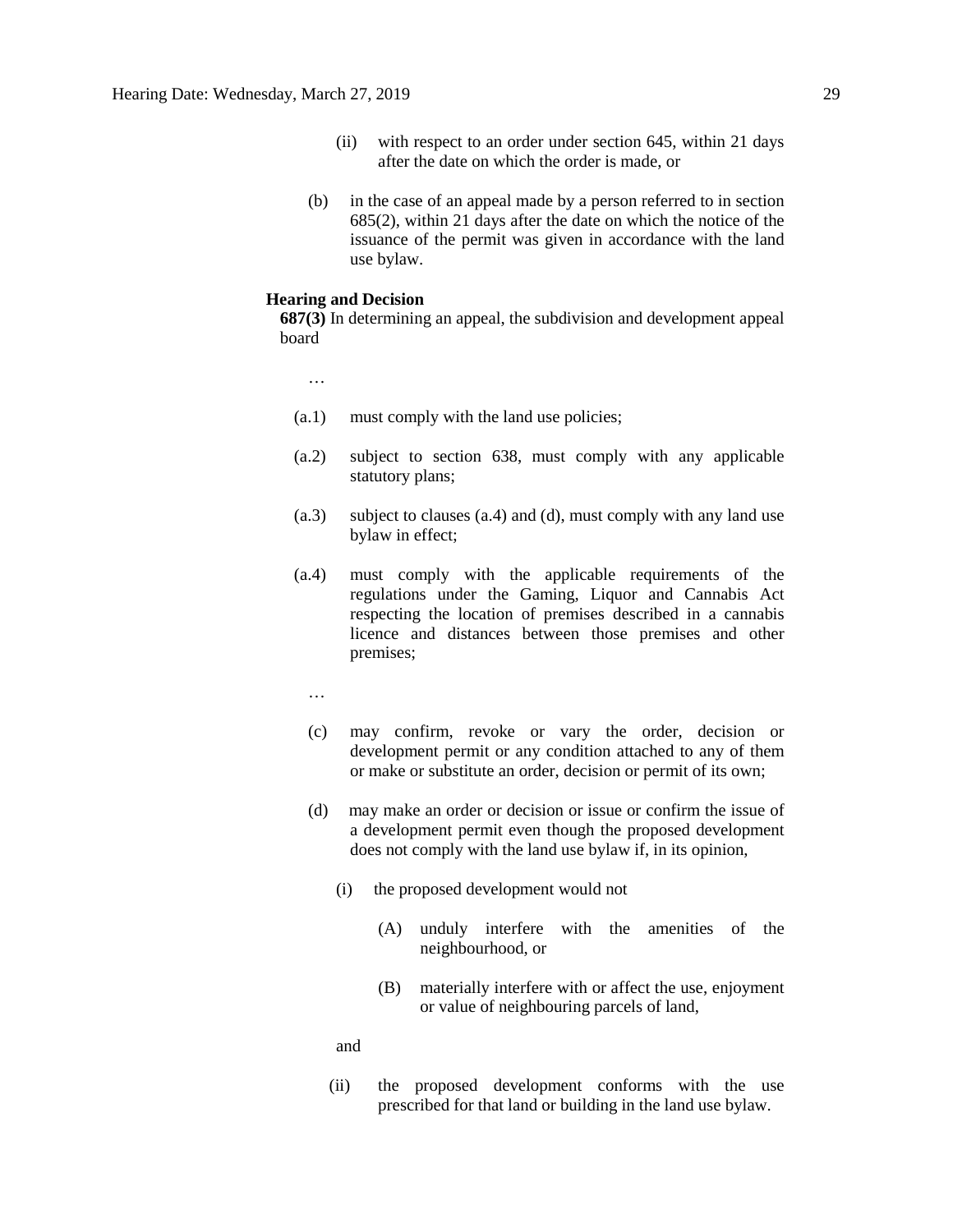## **General Provisions from the** *Edmonton Zoning Bylaw:*

Section 110.3(4) states a **Major Home Based Business** is a **Discretionary Use** in the **(RF1) Single Detached Residential Zone**.

Under Section 7.3(7), **Major Home Based Business** means:

a development consisting of the Use of an approved Dwelling or Accessory building by a resident of that Dwelling for one or more businesses that may generate more than one business associated visit per day. The business Use must be secondary to the Residential Use of the building and shall not change the residential character of the Dwelling or Accessory building. The Dwelling may be used as a workplace by a nonresident. This Use includes Bed and Breakfast Operations but does not include General Retail Sales, Cannabis Retail Sales or Cannabis Production and Distribution.

#### Section 110.1, the **General Purpose** of the **(RF1) Single Detached Residential Zone** is:

to provide for Single Detached Housing while allowing other forms of small scale housing in the form of Secondary Suites, Garden Suites, Semi-detached Housing and Duplex Housing.

# **Development Officer's Determination**

**1) You are receiving this notice because a Discretionary Use Development Permit has been issued, pursuant to Section 12.4 and 20.3 of the Edmonton Zoning Bylaw.** [unedited]

#### *Parking*

Section 54.2 Schedule 1(A)(8) stipulates that a Major Home Based Business requires 1 parking space in addition to parking required for principal Dwelling.

## **Development Officer's Determination**

**2) Parking - The site has 1 parking space, instead of 2 (Section 54.2 and Schedule 1(A)(8))** [unedited]

*Major Home Based Business regulations – Section 75*

A [Major Home Based Business](javascript:void(0);) shall comply with the following regulations:

1. there shall be no exterior display or advertisement other than an identification plaque or Sign a maximum of 20 [cm](javascript:void(0);) x [30.5](javascript:void(0);) cm in size located on the Dwelling;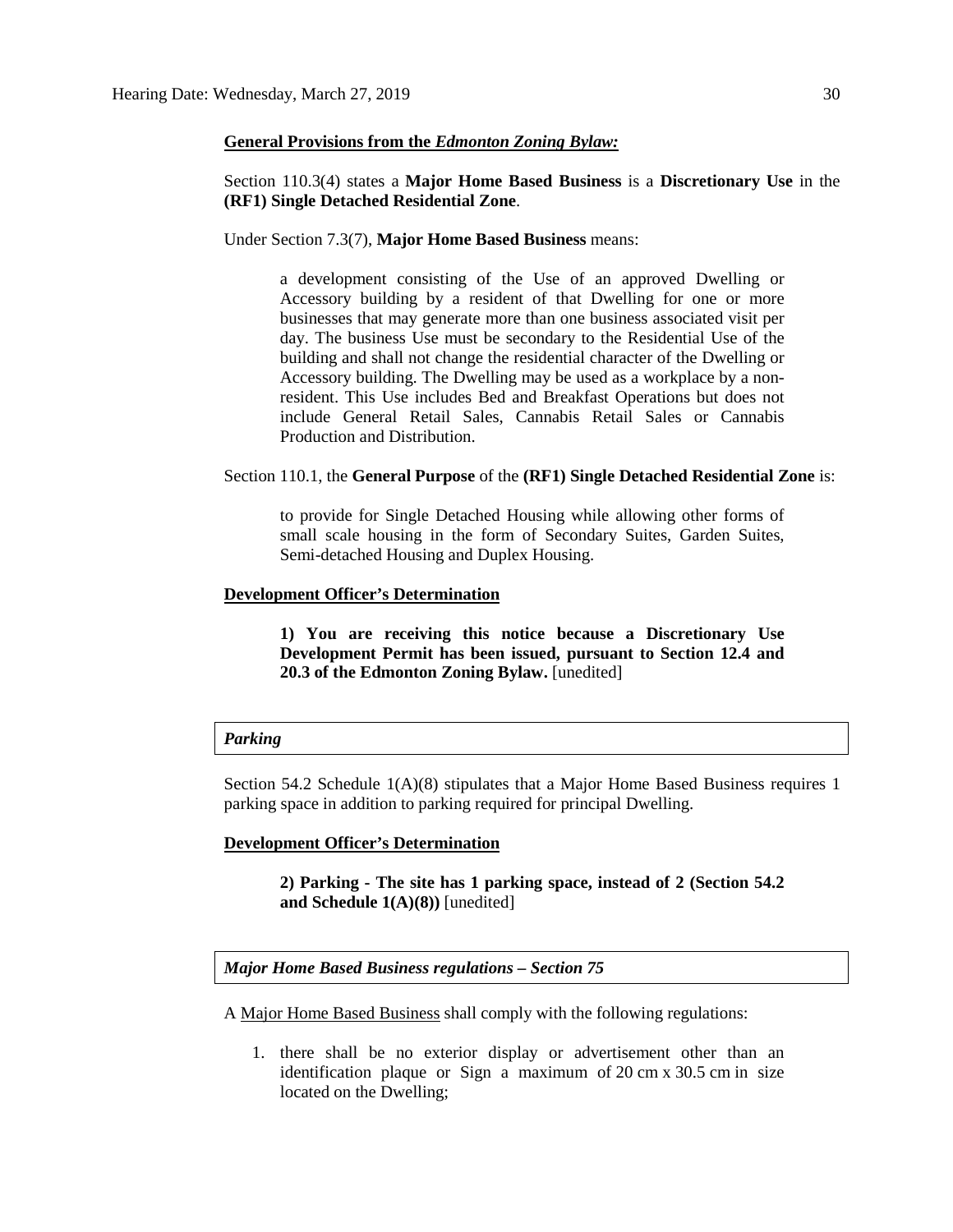- 2. there shall be no mechanical or electrical equipment used that creates external noise, or visible and audible interference with home electronics equipment in adjacent Dwellings;
- 3. the Major Home Based Business shall not generate pedestrian or vehicular traffic, or parking, in excess of that which is characteristic of the Zone in which it is located;
- 4. the number of non-resident employees or business partners working onsite shall not exceed two at any one time;
- 5. there shall be no outdoor business activity, or outdoor storage of material or equipment associated with the business. Indoor storage related to the business activity shall be allowed in either the Dwelling or Accessory buildings;
- 6. the Major Home Based Business shall not change the principal character or external appearance of the [Dwelling](javascript:void(0);) or [Accessory](javascript:void(0);) buildings;
- 7. a Bed and Breakfast Operation, operating as a Major Home Based Business shall have a maximum of two Sleeping Units. Cooking facilities shall not be located within the Sleeping Units. In addition to any other parking requirements of this Bylaw, one additional parking space shall be provided for each Sleeping Unit;
- 8. in addition to the information requirements of [subsection 13.1](https://webdocs.edmonton.ca/InfraPlan/zoningbylaw/ZoningBylaw/Part1/Administrative/13__Development_Permit_Application.htm) of this Bylaw, each application for a Development Permit for the Use Major Home Based Business shall include a description of the business to be undertaken at the premises, an indication of the number of business visits per week, provision for parking, and where any materials or equipment associated with the business use are to be stored; and
- 9. the [Major Home Based Business](javascript:void(0);) shall not be allowed if, in the opinion of the Development Officer, such Use would be more appropriately located in a Commercial or Industrial Zone having regard for the overall compatibility of the Use with the residential character of the area.
- 10. a Major Home Based Business shall not be allowed within the same principal Dwelling containing a Secondary Suite or within the same Site containing a Garden Suite and an associated principal Dwelling, unless the Home Based Business is a Bed and Breakfast Operation and the Secondary Suite or the Garden Suite is an integral part of the Bed and Breakfast Operation.

# Notice to Applicant/Appellant

Provincial legislation requires that the Subdivision and Development Appeal Board issue its official decision in writing within fifteen days of the conclusion of the hearing.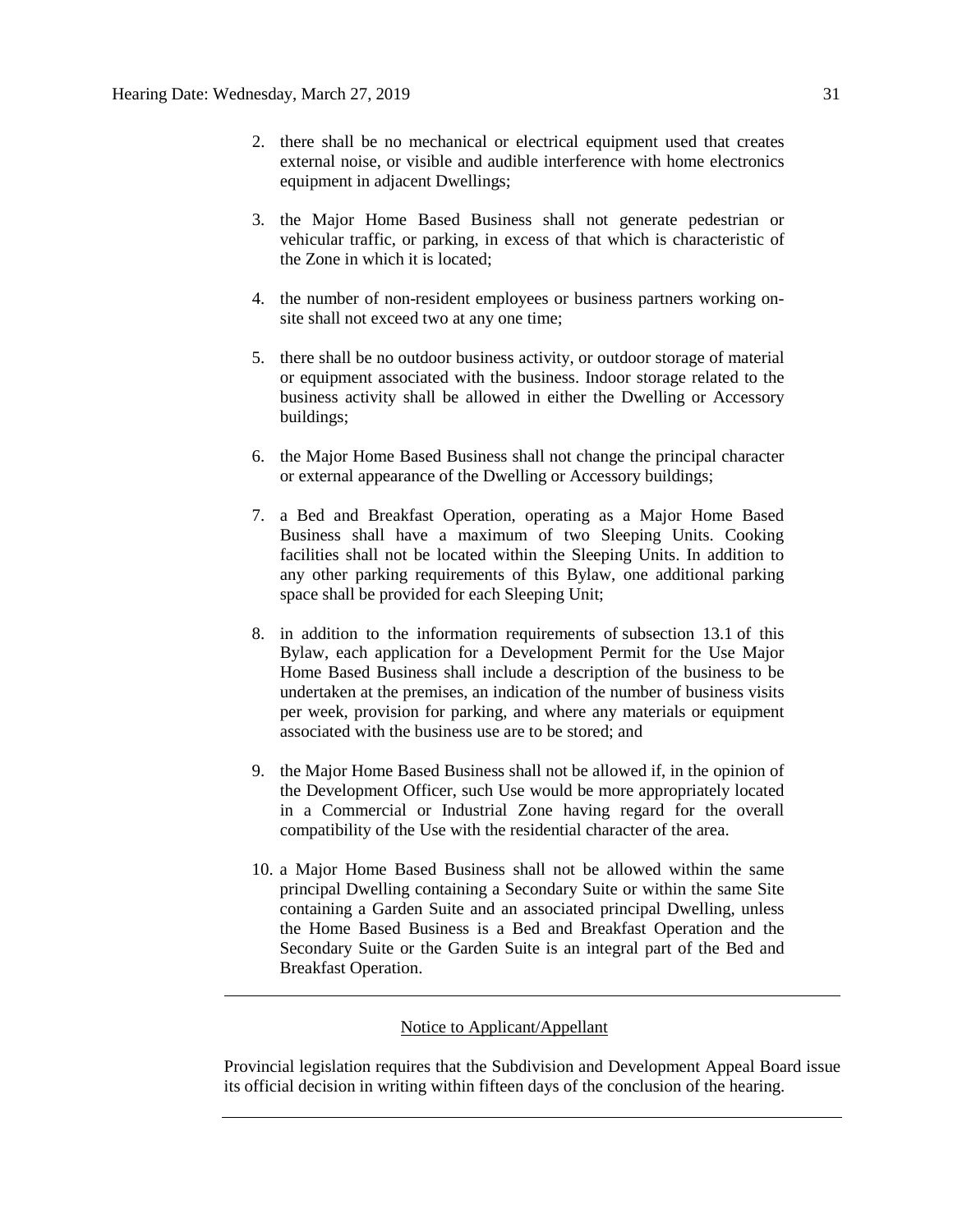| <b>Jmönton</b>                                                                                | Project Number: 301997306-001<br>Application Date:<br>JAN 08, 2019<br>Printed:<br>February 28, 2019 at 8:48 AM<br>Page:<br>$1$ of $3$       |
|-----------------------------------------------------------------------------------------------|---------------------------------------------------------------------------------------------------------------------------------------------|
|                                                                                               | <b>Home Occupation</b>                                                                                                                      |
| the limitations and conditions of this permit, of the Edmonton Zoning Bylaw 12800 as amended. | This document is a record of a Development Permit application, and a record of the decision for the undertaking described below, subject to |
| Applicant                                                                                     | Property Address(es) and Legal Description(s)                                                                                               |
|                                                                                               | 8530 - 10 AVENUE NW                                                                                                                         |
|                                                                                               | Plan 4999TR Blk 4 Lot 72                                                                                                                    |
|                                                                                               | <b>Specific Address(es)</b>                                                                                                                 |
|                                                                                               | Suite:<br>8530 - 10 AVENUE NW                                                                                                               |
|                                                                                               | Entryway: 8530 - 10 AVENUE NW                                                                                                               |
|                                                                                               | Building: 8530 - 10 AVENUE NW                                                                                                               |
| <b>Scope of Permit</b><br>February 09, 2024.                                                  | To operate a Major Home Based Business (Administration office and storage for general contractor - BERG BUILDERS), expires                  |
| <b>Permit Details</b>                                                                         |                                                                                                                                             |
| # of businesss related visits/day: 0                                                          | # of vehicles at one time: 0                                                                                                                |
| Administration Office Only?: N                                                                | Business has Trailers or Equipment?: N                                                                                                      |
| Class of Permit: Class B                                                                      | Description of Business: Administration office and                                                                                          |
|                                                                                               | storage for general contractor                                                                                                              |
| Do you live at the property?: Y<br>Outdoor storage on site?: N                                | Expiry Date: 2024-02-09 00:00:00                                                                                                            |
|                                                                                               |                                                                                                                                             |
| I/We certify that the above noted details are correct.                                        |                                                                                                                                             |
| Applicant signature:                                                                          |                                                                                                                                             |
| <b>Development Permit Decision</b>                                                            |                                                                                                                                             |
| Approved                                                                                      |                                                                                                                                             |
| Issue Date: Feb 07, 2019 Development Authority: WINGET, MARK                                  |                                                                                                                                             |
|                                                                                               |                                                                                                                                             |
|                                                                                               |                                                                                                                                             |
|                                                                                               |                                                                                                                                             |
|                                                                                               |                                                                                                                                             |
|                                                                                               |                                                                                                                                             |
|                                                                                               |                                                                                                                                             |
|                                                                                               |                                                                                                                                             |
|                                                                                               |                                                                                                                                             |
|                                                                                               |                                                                                                                                             |
|                                                                                               |                                                                                                                                             |
|                                                                                               |                                                                                                                                             |
|                                                                                               |                                                                                                                                             |
|                                                                                               |                                                                                                                                             |
|                                                                                               |                                                                                                                                             |
|                                                                                               |                                                                                                                                             |
|                                                                                               |                                                                                                                                             |
|                                                                                               |                                                                                                                                             |
|                                                                                               |                                                                                                                                             |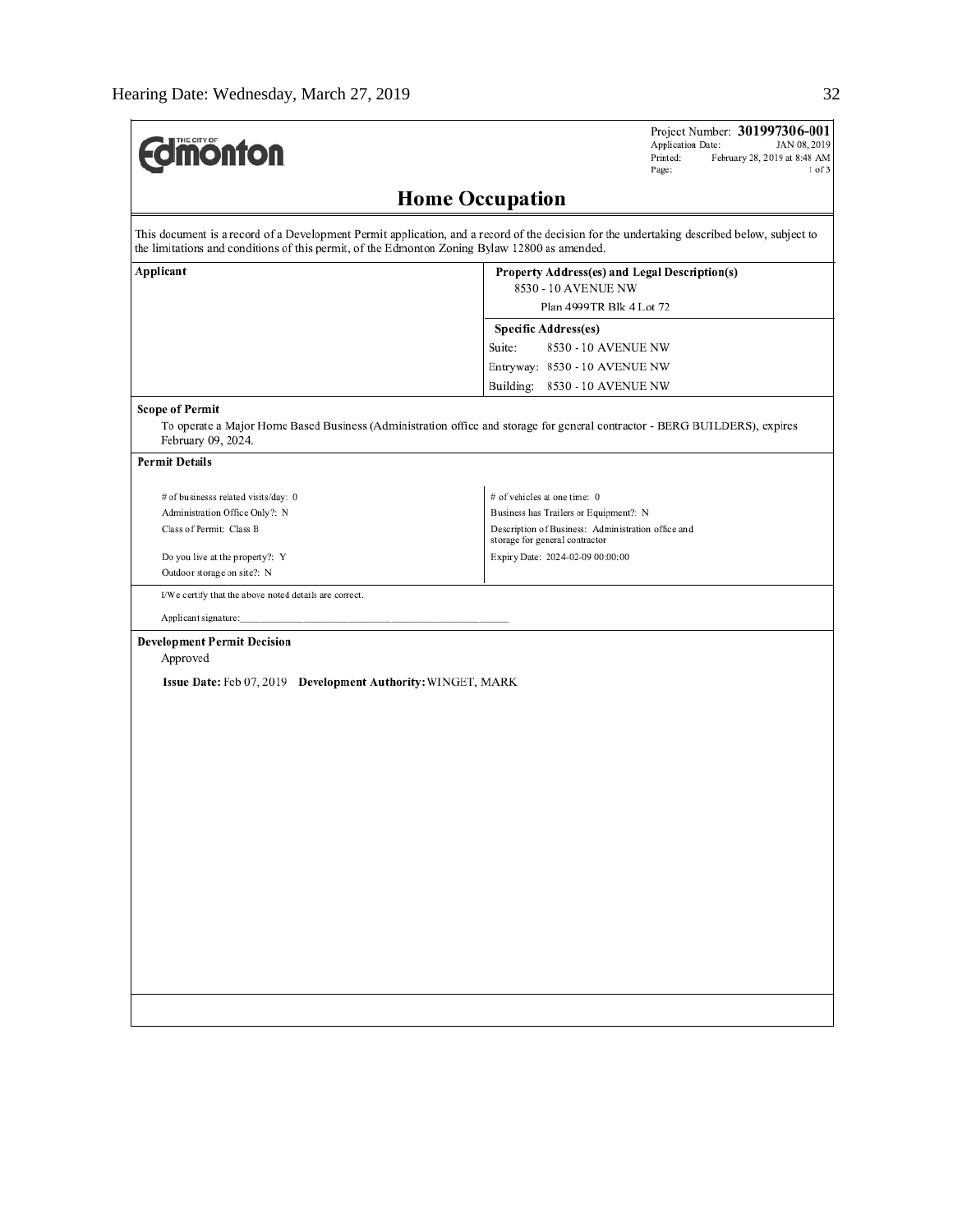| <b><i><u><u>monton</u></u></i></b>                                                                                                                                                                                                                                            | Project Number: 301997306-001<br>Application Date:<br>JAN 08, 2019<br>Printed:<br>February 28, 2019 at 8:48 AM<br>Page:<br>$2$ of $3$ |
|-------------------------------------------------------------------------------------------------------------------------------------------------------------------------------------------------------------------------------------------------------------------------------|---------------------------------------------------------------------------------------------------------------------------------------|
| <b>Home Occupation</b>                                                                                                                                                                                                                                                        |                                                                                                                                       |
| <b>Subject to the Following Conditions</b><br>This Development Permit is NOT valid until the Notification Period expires in accordance to Section 21. (Reference Section 17.1)                                                                                                |                                                                                                                                       |
| Unless otherwise stated, all references to "section numbers" refer to the authority under the Edmonton Zoning Bylaw #12800, as<br>amended.                                                                                                                                    |                                                                                                                                       |
| 1. The business owner must live at the site. The business use must be secondary to the residential use of the building and shall not<br>change the residential character of the Dwelling or Accessory Building (Section $7.3(7)$ ).                                           |                                                                                                                                       |
| 2. There shall be no exterior display or advertisement other than an identification plaque or sign a maximum of 20 cm (8") x 30.5<br>$cm (12")$ in size located on the dwelling (Section 75.1).                                                                               |                                                                                                                                       |
| 3. The Major Home Based Business shall not generate pedestrian or vehicular traffic, or parking, in excess of that which is<br>characteristic of the Zone in which it is located (Section 75.3).                                                                              |                                                                                                                                       |
| 4. If non-resident employees or business partners are working on-site, the maximum number shall not exceed the number applied<br>for with this application.                                                                                                                   |                                                                                                                                       |
| 5. If there are visits associated with the business the number shall not exceed the number applied for with this application.                                                                                                                                                 |                                                                                                                                       |
| 6. The site shall not be used as a daily rendezyous for employees or business partners.                                                                                                                                                                                       |                                                                                                                                       |
| 7. The site shall not be used by employees or business partners as a parking or storage location.                                                                                                                                                                             |                                                                                                                                       |
| 8. There shall be no outdoor business activities, or outdoor storage of material or equipment associated with the business (Section<br>75.5).                                                                                                                                 |                                                                                                                                       |
| 9. No offensive noise, odour, vibration, smoke, litter, heat or other objectionable effect shall be produced.                                                                                                                                                                 |                                                                                                                                       |
| 10. Fabrications of business related materials are prohibited.                                                                                                                                                                                                                |                                                                                                                                       |
| 11. All commercial and industrial equipment, including but not limited to Bobcats, are not permitted at the site. The equipment<br>shall be stored at an approved storage facility.                                                                                           |                                                                                                                                       |
| 12. All commercial, industrial and overweight vehicles shall be parked at an approved storage facility. The Development Permit<br>may be revoked if any commercial, industrial and overweight vehicles are parked or stored at the residential site.                          |                                                                                                                                       |
| 13. One or more enclosed or empty non-enclosed trailer with less than 4500kg gross vehicle weight shall be parked at an approved<br>storage facility, unless a variance has been granted for an enclosed or empty non-enclosed trailer for this Major Home Based<br>Business. |                                                                                                                                       |
| 14. All parking for the Dwelling and Home Based Business must be accommodated on site, unless a parking variance has been<br>granted for this Major Home Based Business.                                                                                                      |                                                                                                                                       |
| 15. This Development Permit may be cancelled at any time if the Home Based Business as stated in the Permit Details changes<br>(Section 17.2).                                                                                                                                |                                                                                                                                       |
| 16. This approval is for a 5 year period from the date of this decision. A new Development Permit must be obtained to continue to<br>operate the business from this location. This Development Permit expires on ****FEBRUARY 09 2024 ****.                                   |                                                                                                                                       |
| Notes:                                                                                                                                                                                                                                                                        |                                                                                                                                       |
| 1. An approved Development Permit means that the proposed development has been reviewed against the provisions of this bylaw.<br>It does not remove obligations to conform with other legislation, bylaws or land title instruments such as the Municipal                     |                                                                                                                                       |
|                                                                                                                                                                                                                                                                               |                                                                                                                                       |
|                                                                                                                                                                                                                                                                               |                                                                                                                                       |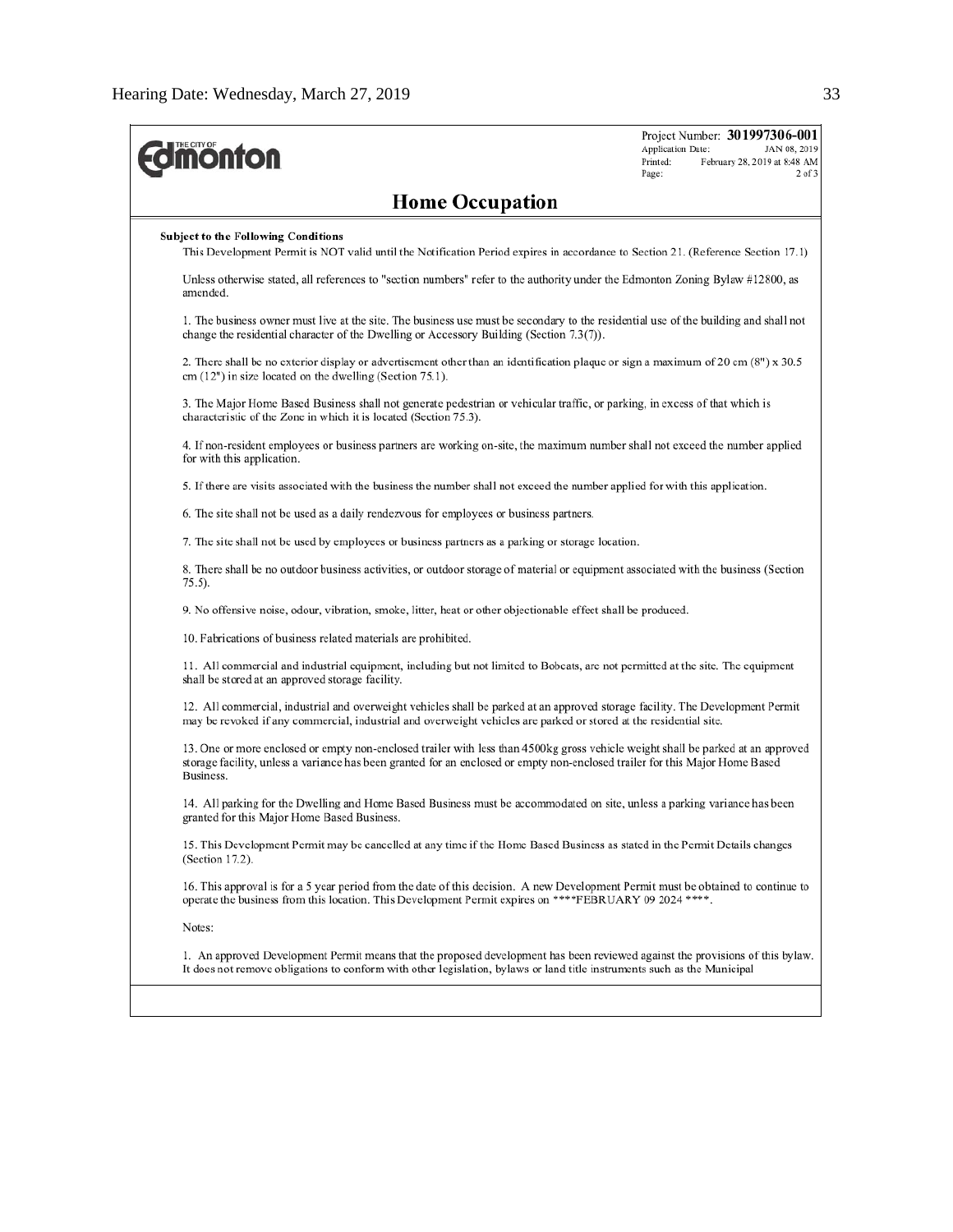| <b><i><u><u>monton</u></u></i></b>                                                                                                             |                    |                        |                      | Project Number: 301997306-001<br>Application Date:<br>JAN 08, 2019<br>Printed:<br>February 28, 2019 at 8:48 AM<br>Page:<br>3 of 3 |
|------------------------------------------------------------------------------------------------------------------------------------------------|--------------------|------------------------|----------------------|-----------------------------------------------------------------------------------------------------------------------------------|
|                                                                                                                                                |                    | <b>Home Occupation</b> |                      |                                                                                                                                   |
| (Section 5.2).                                                                                                                                 |                    |                        |                      | Government Act, the Edmonton Building Permit Bylaw or any caveats, covenants or easements that might be attached to the Site      |
| 2. This Development Permit is not a Business License.                                                                                          |                    |                        |                      |                                                                                                                                   |
| accordance with Section 21.1 and 17.1).                                                                                                        |                    |                        |                      | 3. Subject to the right of appeal. The permit is not valid until the required Notification Period expires (date noted below in    |
| Variances<br>20.3 of the Edmonton Zoning Bylaw.<br>2) Parking - The site has 1 parking space, instead of 2 (Section 54.2 and Schedule 1(A)(8)) |                    |                        |                      | 1) You are receiving this notice because a Discretionary Use Development Permit has been issued, pursuant to Section 12.4 and     |
| <b>Rights of Appeal</b><br>Amendment Act.                                                                                                      |                    |                        |                      | This approval is subject to the right of appeal as outlined in Chapter 24, Section 683 through 689 of the Municipal Government    |
| Notice Period Begins: Feb 14, 2019                                                                                                             |                    | Ends: Mar 07, 2019     |                      |                                                                                                                                   |
| Fees                                                                                                                                           |                    |                        |                      |                                                                                                                                   |
|                                                                                                                                                | <b>Fee Amount</b>  | <b>Amount Paid</b>     | Receipt#<br>05586164 | Date Paid                                                                                                                         |
| Dev. Application Fee<br>Total GST Amount:                                                                                                      | \$321.00<br>\$0.00 | \$321.00               |                      | Jan 11, 2019                                                                                                                      |
| Totals for Permit:                                                                                                                             | \$321.00           | \$321.00               |                      |                                                                                                                                   |
|                                                                                                                                                |                    |                        |                      |                                                                                                                                   |
|                                                                                                                                                |                    |                        |                      |                                                                                                                                   |
|                                                                                                                                                |                    |                        |                      |                                                                                                                                   |
|                                                                                                                                                |                    |                        |                      |                                                                                                                                   |
|                                                                                                                                                |                    |                        |                      |                                                                                                                                   |
|                                                                                                                                                |                    |                        |                      |                                                                                                                                   |
|                                                                                                                                                |                    |                        |                      |                                                                                                                                   |
|                                                                                                                                                |                    |                        |                      |                                                                                                                                   |
|                                                                                                                                                |                    |                        |                      |                                                                                                                                   |